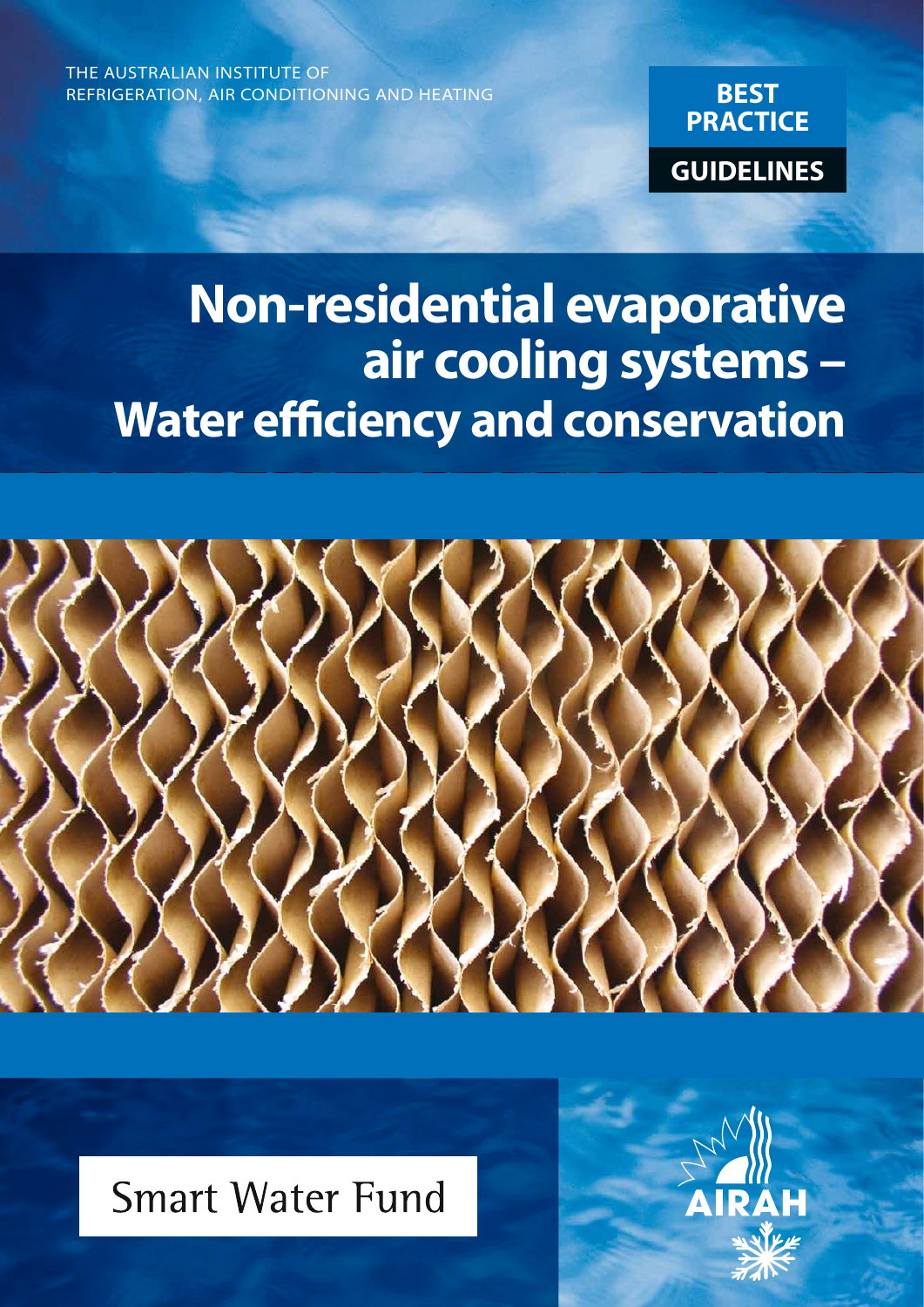

# **Non-residential evaporative air cooling systems – Water efficiency and conservation**

Editor: **V J Aherne** BSc(Hons)Eng, MEnvMgt, Dip BSEng, Cert. Eng, M AIRAH

# **Review and Revision**

To assist with the periodic review and revision of AIRAH Guidelines, users are encouraged to make known their experience in using this Guideline and to notify AIRAH of any additional information which they can provide or to which reference can be made. This information should be forwarded to the AIRAH national office.

## **Acknowledgements**

These best practice guidelines are based on the contents of AIRAH DA29 Evaporative air cooling sytems. These guidelines have been reviewed by industry representatives and AIRAH wishes to acknowledge their contribution.

#### **Smart Water Fund** Kindly supported by:

**The Australian Institute of Refrigeration, Air Conditioning and Heating (Inc.)** Level 3, 1 Elizabeth Street Melbourne Victoria Australia • Tel +61 3 8623 3000

#### **Disclaimer**

The information or advice contained in this document is intended for use only by persons who have had adequate technical training in the field to which the guide relates. The document has been compiled as an aid only and the information or advice should be verified before it is put to use by any person. The user should also establish the applicability of the information or advice in relation to any specific circumstances. While the information or advice is believed to be correct the Australian Institute of Refrigeration Air Conditioning and Heating Inc., its officers, employees and agents, disclaim responsibility for any inaccuracies contained within the document including those due to any negligence in the preparation and publication of the said document.

First published 2011

© AIRAH 2011

ISBN 978-0-949436-52-8

**Design and layout:** Artifishal Studios 140 Johnston St, Fitzroy Victoria 3065 Tel: 03 9417 7420 | **www.artifishal.com.au**

1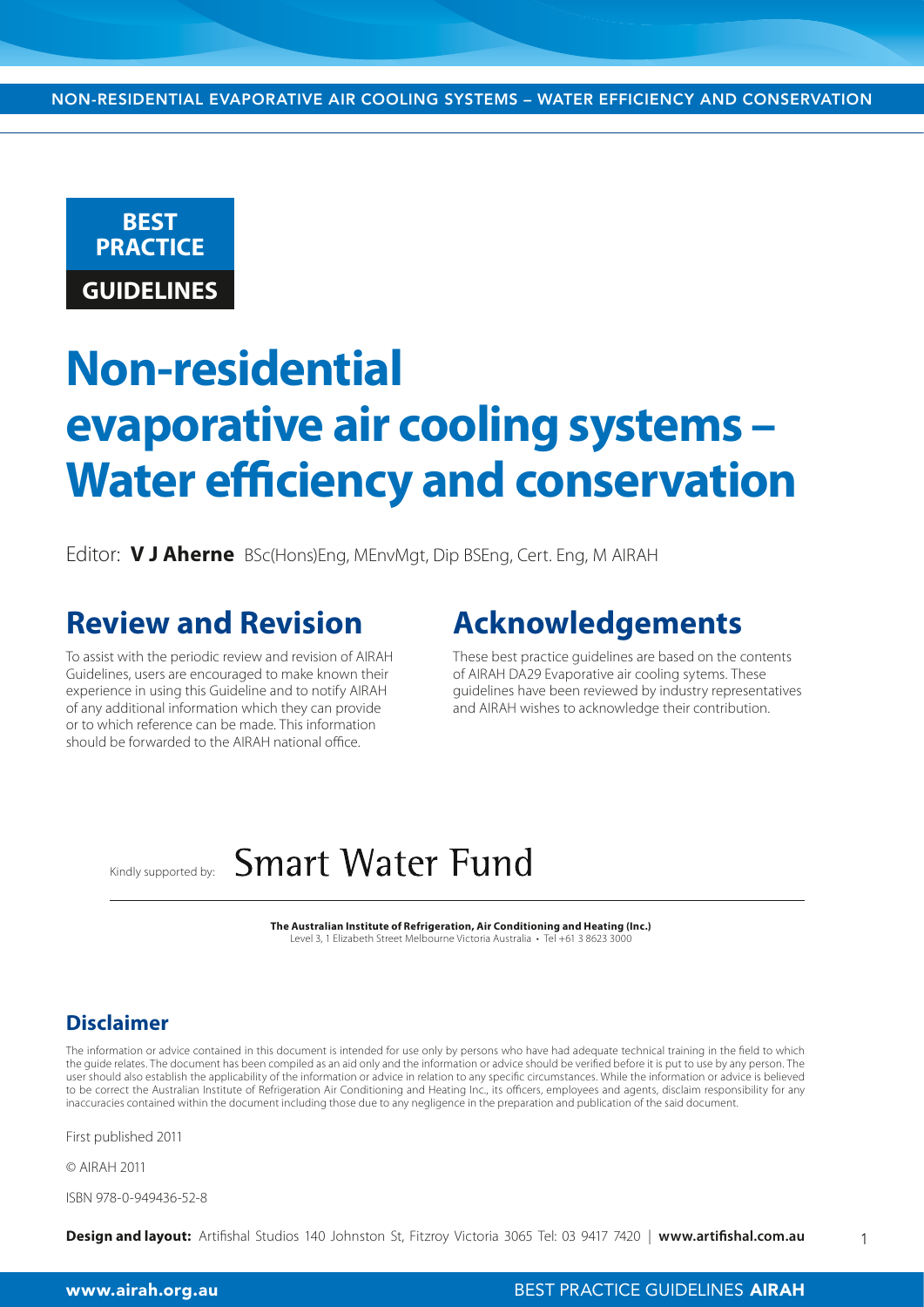# **Contents**

| 1.   | Introduction                                    | 3  |
|------|-------------------------------------------------|----|
| 2.   | What evaporative air cooling systems are        | 3  |
| 3.   | How evaporative air cooling systems work        | 3  |
| 4.   | The potential to waste water                    | 4  |
| 5.   | How to apply this guide                         | 5  |
| 6.   | How water is used in systems                    | 6  |
| 6.1. | Evaporation                                     | 6  |
| 6.2. | Total Dissolved Solids (TDS)                    | 6  |
| 6.3. | Bleed                                           | 7  |
| 6.4. | Dumping                                         | 8  |
| 6.5. | Other water losses                              | 8  |
| 6.6. | Leaks                                           | 8  |
| 6.7. | Make-up water                                   | 8  |
| 6.8. | Cleaning water                                  | 8  |
| 7.   | Water efficiency and conservation               | 8  |
| 7.1. | Address system water balance<br>and consumption | 8  |
| 7.2. | Improve the system control                      | 9  |
| 7.3. | Improve the system operation                    | 9  |
| 7.4. | Ensure regular maintenance                      | 9  |
| 7.5. | Initiate system retrocommissioning              | 9  |
| 8.   | Optimising water use                            | 9  |
| 8.1. | Evaporation                                     | 10 |
| 8.2. | Bleed                                           | 10 |
| 8.3. | Dump                                            | 10 |
| 8.4. | Carryover                                       | 10 |
| 8.5. | Splashout                                       | 11 |
| 8.6. | Windage                                         | 11 |
| 8.7. | Leaks                                           | 11 |
| 8.8. | Make-up water                                   | 11 |
| 8.9. | Cleaning water                                  | 11 |

| 8.10. | Water pressure                    | 11 |
|-------|-----------------------------------|----|
| 9.    | Retrocommissioning                | 12 |
| 9.1.  | Why retrocommission?              | 12 |
| 9.2.  | The retrocommissioning process    | 12 |
| 9.3.  | Upgrades and improvements         | 12 |
| 10.   | Managing system operation         | 13 |
| 10.1  | Metering                          | 13 |
| 10.2  | Monitoring                        | 13 |
| 10.3  | Maintenance                       | 14 |
| 10.4  | Recommissioning and system tuning | 14 |
| 11    | Further information               | 14 |

#### **Appendix A – Evaporative air cooler maintenance schedule 15**

### **Appendix B –**

**Alternative water sources and uses 17**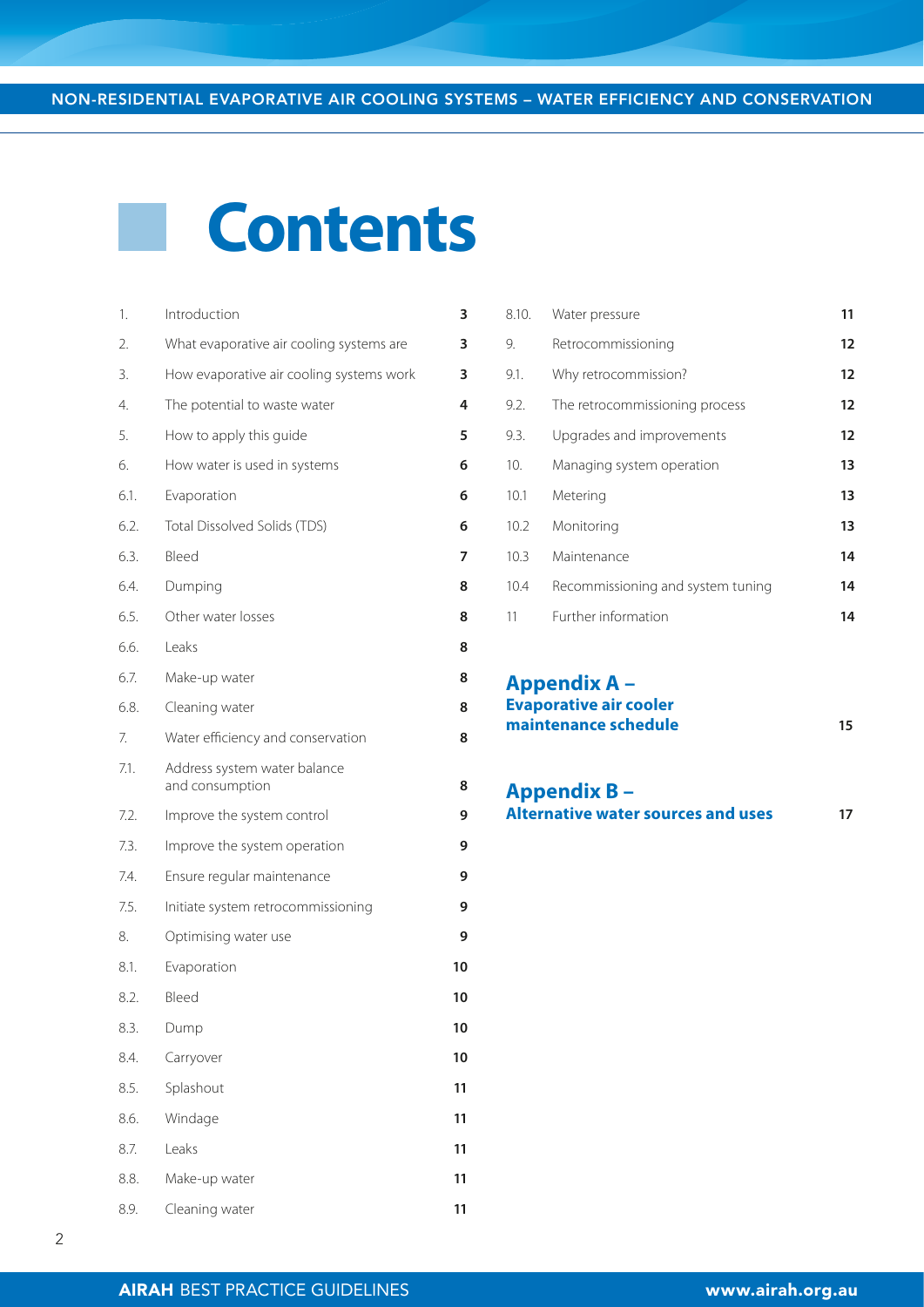NON-RESIDENTIAL EVAPORATIVE AIR COOLING SYSTEMS – WATER EFFICIENCY AND CONSERVATION



# **Non-residential evaporative air cooling systems – Water efficiency and conservation**

## **1. Introduction**

This Guide is provided to help owners and operators of evaporative air cooling systems to improve the water efficiency and reduce the water consumption of their systems. It covers recommendations for reviewing and improving existing systems and ongoing system maintenance and management for non-residential applications.

Water efficiency means getting more value or work out of the water that is consumed by the system. Water conservation means ensuring that water is not being wasted or lost by the system. The first step however, is to review some information about what evaporative air coolers are, how they work, and how water is used within these cooling systems.

## **2. What evaporative air cooling systems are**

Evaporative air cooling systems draw air over wetted pads and surfaces. This results in the evaporation of the water into the air which reduces the air temperature and increases its moisture content. The cooled humidified

air is distributed inside to the space, or process to be cooled, before leaving via natural relief or mechanical ventilation openings. Airflow rates are generally high and these systems are most effective in hot, dry, low humidity climates and where increased indoor humidity levels do not adversely affect comfort or processes.

Evaporative air and coolers can be classified as Direct, Indirect or Two stage systems can be further classified as ducted or non-ducted. All systems, regardless of their classification, use the same principles of forced water evaporation to reduce the temperature of the air.

Some systems use the air to cool the water (e.g. cooling towers) but evaporative air coolers use the water to cool the air.

## **3. How evaporative air cooling systems work**

We have all noticed a marked air cooling effect after a light shower of rain or the sharp temperature drop when you arrive at the base of a waterfall. That is the evaporative cooling effect at play in nature. Perspiration or sweating is an example of a very effective evaporative cooling process adopted by the human body. Changing water from a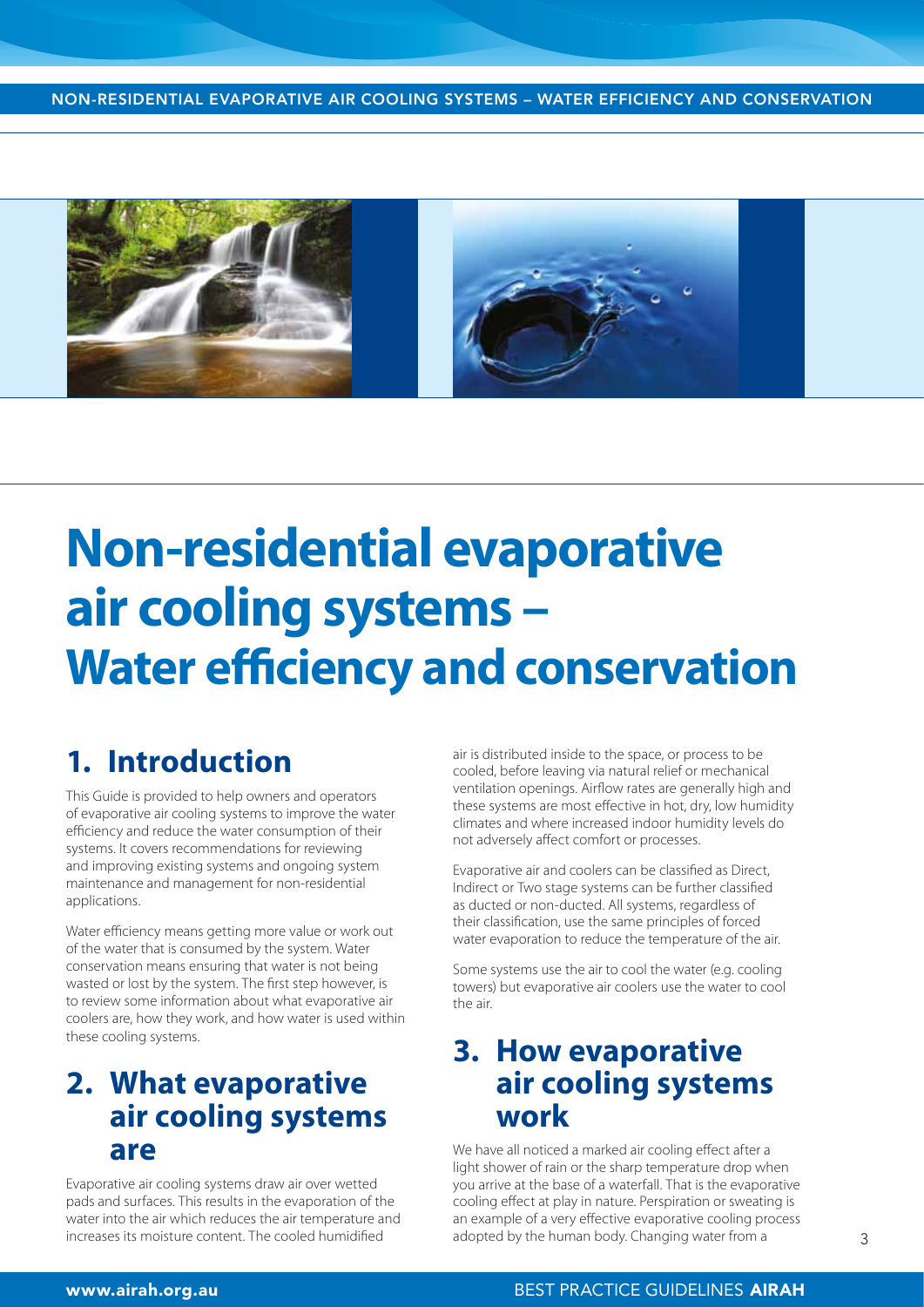#### **Direct evaporative air coolers**



Air enters at condition 1. Air leaves wet pads and is supplied to room at condition 2. Air discharges from space at condition 3 and dissipates to atmosphere at condition 1.

liquid to a gaseous state requires energy and that energy is usually supplied from the air in the form of a heat flow resulting in a temperature drop of the air. In the case of sweat, that energy is supplied from the body in the form of a heat flow resulting in a temperature drop of the skin.

Evaporative air cooling systems use electrical energy to generate and distribute cooled air via their fans and pumps. Water is consumed by evaporation to produce the cooling effect and also by dilution based water quality management systems aimed at minimising salt build-up within the system water.

Evaporative air coolers rely on the difference between the wet bulb and the dry bulb temperatures for their cooling effect. The wet bulb temperature is different from the dry bulb temperature that we are used to considering. The wet bulb temperature is a function of the dry bulb temperature and the moisture content of the air. It is easily measured using an instrument such as a sling psychrometer; it can be calculated from air dry bulb temperature and relative humidity data or read directly off a psychrometric chart.

The difference between the wet bulb and the dry bulb temperatures of the outdoor air is called the Wet Bulb Depression (WBD). A properly designed and installed evaporative air cooling system can reduce the dry bulb temperature of the outdoor air by a factor equivalent to the rated evaporation efficiency of the evaporative air cooler, multiplied by the wet bulb depression of the outdoor air. For example, for a direct evaporative air cooler rated at 80% evaporative efficiency and with a wet bulb depression of 12°C, the evaporative air cooler should reduce a 34°C outdoor dry bulb temperature to:

#### **34 – (0.80 x 12) = 34 – 9.60 = 24.4°C**

That's a 9.6°C temperature reduction for a unit operating under these conditions.

## **4. The potential to waste water**

Studies have shown that many evaporative air coolers in the non-residential sector are using excessive amounts of water unnecessarily. In many systems the unit is "dumping" or "bleeding" significant quantities of water to the drain for the full length of time that the system is turned on. This water consumption is often either excessive or not necessary and represents a significant waste of water and an increase in operating costs.

The results of a study initiated by the Department of Sustainability and Environment, and managed by AIRAH, indicated that potentially up to 1800 ML/year of water could be saved in Victoria by optimising the water consumption of evaporative air coolers in the non-residential sector. Some ways to make your evaporative air cooling system more water and energy efficient are listed in this guide.

## **5. How to apply this guide**

The water efficiency principles contained within this Guide apply to typical direct and indirect evaporative air cooling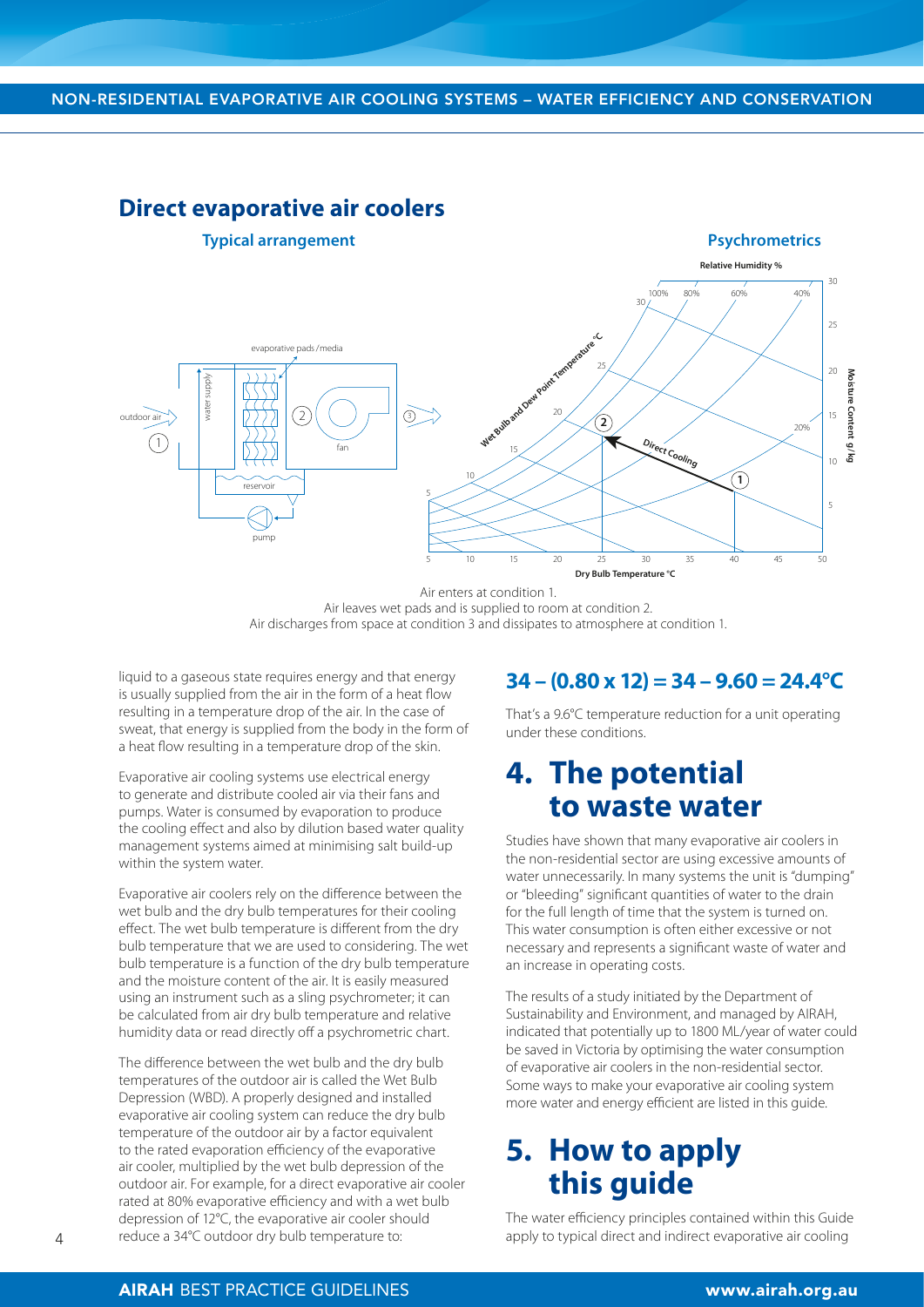#### **Indirect evaporative air coolers**



#### **(A) Indirect evaporative air cooler (with separate heat exchange)**

Secondary air enters at condition 1, and leaves wet pads at condition 2. Primary air enters heat exchanger at condition 1 and is supplied to room at condition 3. Air discharges from space at condition 4 and dissipates to atmosphere at condition 1.



#### **(B) Indirect evaporative air cooler (with integrated heat exchange)**

Secondary air enters at condition 1, and leaves integrated heat exchanger at condition 2. Primary air enters integrated heat exchanger at condition 1 and is supplied to room at condition 3. Air discharges from space at condition 4 and dissipates to atmosphere at condition 1.

systems. The guide outlines a series of standardised steps to follow to optimise the system. The standardised steps will be particularly helpful to operators of evaporative air cooling systems associated with commercial, industrial, process and agricultural uses.

Operators should optimise the water use of evaporative air cooling systems by improving efficiency and reducing consumption to:

- Conserve water resources.
- Reduce waste, reduce costs and save money.
- Be environmentally responsible.
- Assist with environmental ratings or green lease commitments associated with a building.
- Help demonstrate corporate environmental credentials.

#### www.airah.org.au BEST PRACTICE GUIDELINES AIRAH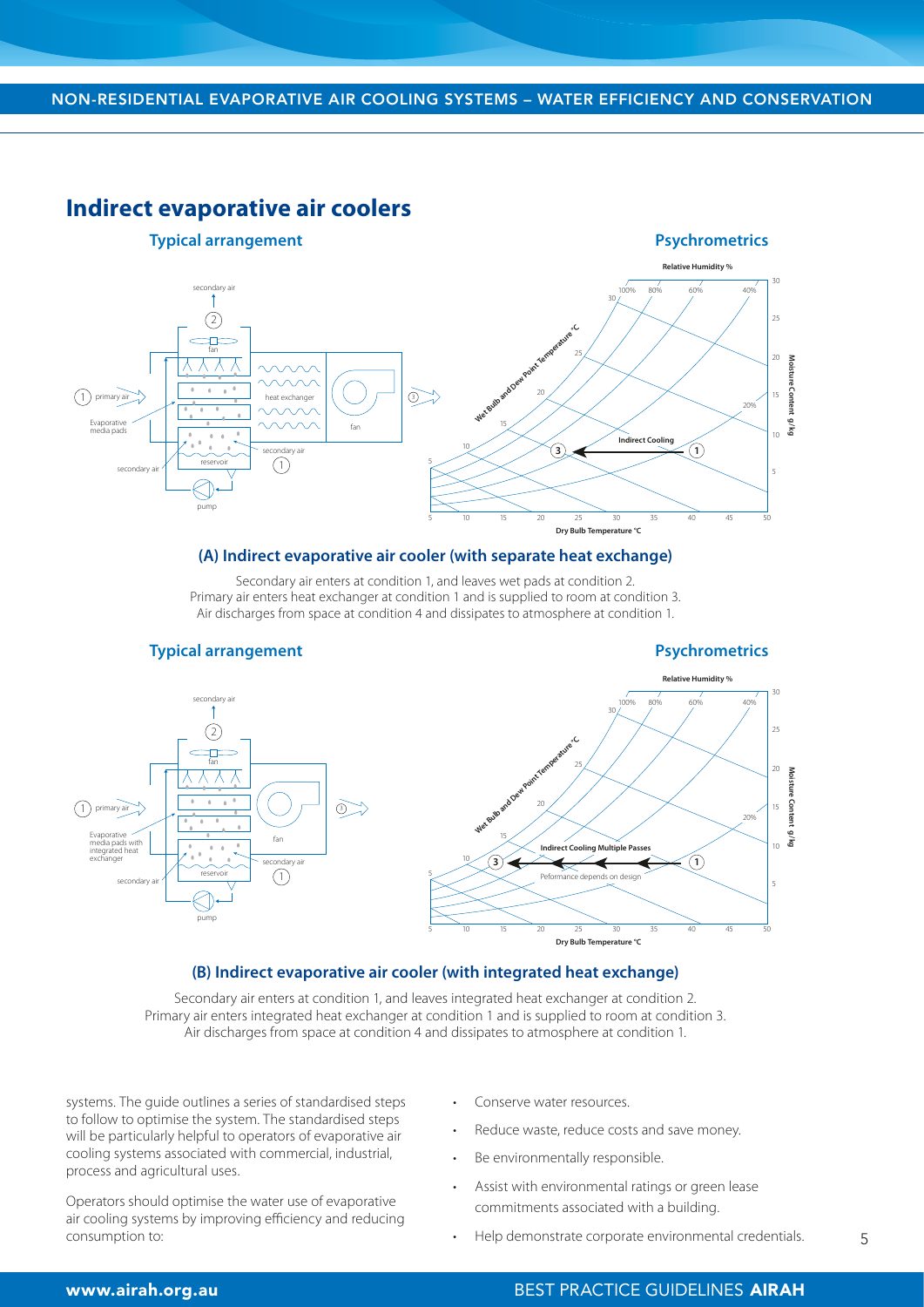

#### **Two stage Indirect/Direct evaporative air cooler**

Secondary air enters indirect section at condition 1, and leaves wet pads at condition 2. Primary air enters indirect section heat exchanger at condition 1 and is supplied to direct section at condition 3. Primary air leaves direct section wet pads and is supplied to room at condition 4. Air discharges from space at condition 5 and dissipates to atmosphere at condition 1.

This guide aims to identify the main ways in which an evaporative air cooling system consumes water and outlines a series of recommendations to assist the operator or maintenance service provider in the reduction of system water consumption.

Operators can reduce the water consumption of evaporative air cooling systems by:

- Reducing the cooling load.
- Improving the system control.
- Optimising the cycles of concentration and minimising bleed or dump volumes.
- Preventing any loss from carryover, windage or splash out.
- Maintaining valves, sensors and all equipment to prevent leaks.
- Maintaining system performance to optimise efficiency.

Evaporative air cooling systems in non-residential applications can range considerably in size and complexity. There are many systems that are small in water use and some that are large in water use. Many existing systems have not been optimised for water efficiency and conservation.

## **6. How water is used in systems**

The water balance of an evaporative air cooling system refers to all of the water inflows and outflows associated with the operation of the system. Water outflows from an evaporative air cooling system include controlled losses such as evaporation, bleed and dump and uncontrolled losses such as leaks, splash out, overflows, carryover and windage. All of these water outflows are replaced by make-up water from the system water supply.

#### **6.1 Evaporation**

Evaporation is a necessary part of the system operation and can only be reduced by a reduction in the cooling load, or by improving the automatic control of the system so that the system only operates when cooling is required. A simple assessment of the system evaporation rate under defined operating conditions can be made by the operator or maintenance service provider (refer to AIRAH DA29).

### **6.2 Total Dissolved Solids (TDS)**

As the evaporative air cooler evaporates water from the system any impurities or dissolved solids within the water get left behind while the evaporated water is replaced from the make-up supply. As the cycle of make-up and evaporation continues these impurities or total dissolved solids (TDS) become concentrated within the evaporative air cooler reservoir. When TDS levels become highly concentrated they can affect evaporative air cooler performance (pads and pumps) and component corrosion.

TDS cannot be measured directly but it does affect the conductivity of the water. The conductivity of the water is readily measured and is therefore used as a good indicator of water TDS levels. The rate of rise of TDS within the water is a function of the rate of evaporation and the quality of the make-up water.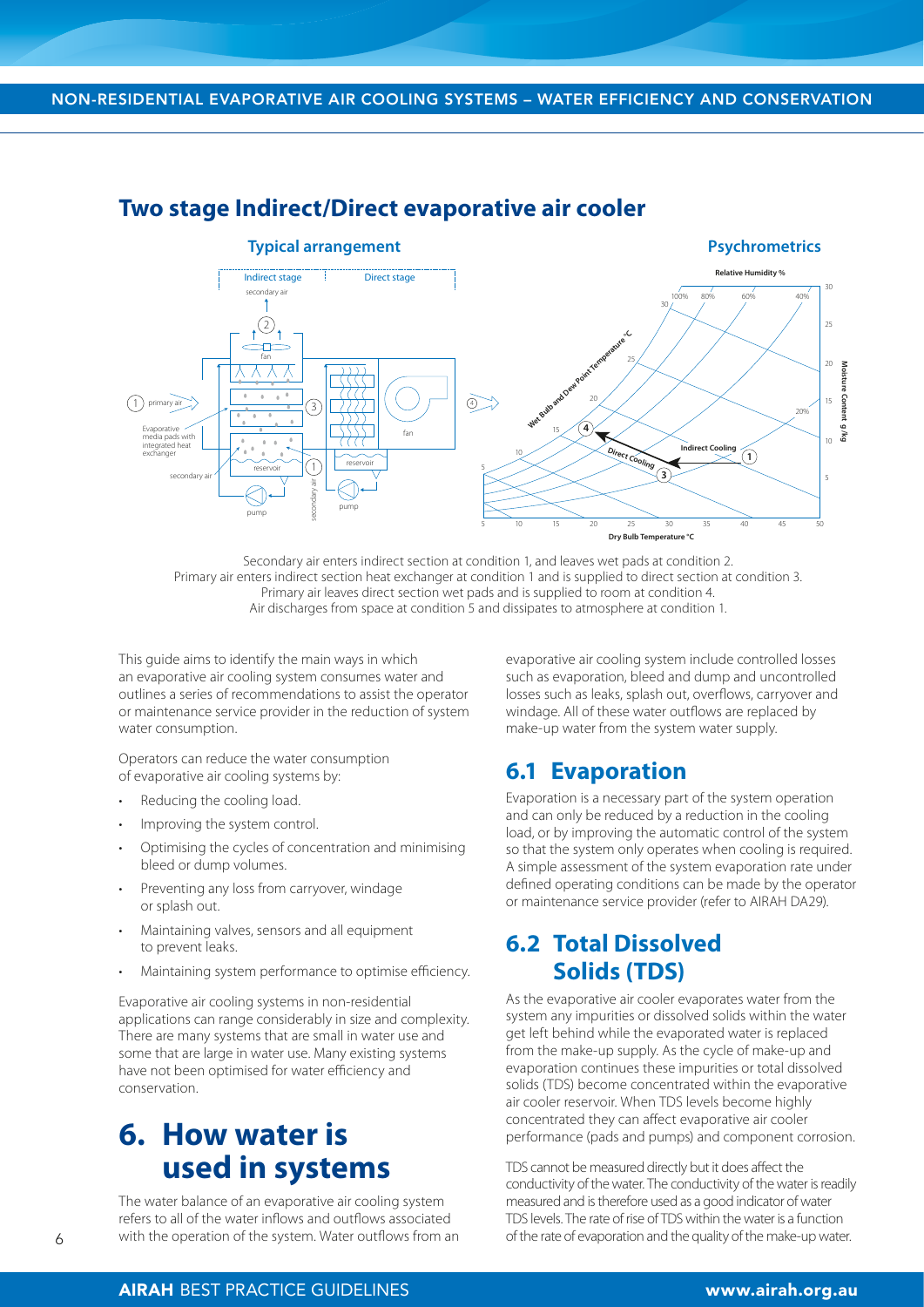

#### **Typical direct evaporative air cooler**

The term cycles of concentration (C) or concentration ratio refers to the ratio of impurities or the total dissolved solids (TDS) in the reservoir water to the TDS in the make-up water.

#### **C = TDS reservoir water / TDS make-up water**  $C =$ **conductivity of reservoir water /**

## **conductivity of make-up water**

\As water contaminants build up the concentration level of impurities, or total dissolved solids (TDS) in the system water, should be controlled by draining off a portion of the circulating water from the system and replacing it with clean make-up water. This drained water is called bleed or dump. The volume of bleed water is an operational issue. Modern evaporative air coolers made of corrosion resistant plastic materials, and using robust modern materials for evaporative media, fans and pumps can operate effectively at a higher TDS level than in the past.

## **6.3. Bleed**

Bleed water is drained from a system so that clean makeup water can replace it and reduce the overall system TDS level by dilution. Bleed can be achieved in a system in a number of different ways and will vary depending on the brand and system design.

- **Automatic bleed** These bleed systems respond to preset system key performance indicators (KPI) and bleed off water until the KPI has returned to the setpoint or allowed range. Automatic bleed is usually achieved by the application of a conductivity sensor (used to estimate TDS) whose signal will operate a solenoid valve or drain valve on the bleed system.
- **Continuous bleed**  This is a common form of bleed where water is continuously removed from the system and make-up water constantly supplied. Although inexpensive and easy to set this form of bleed as a water quality management system is very wasteful of water. Particularly in applications where drinking quality water is being supplied to the air cooler.
- **Periodic bleed** These systems operate either on a time clock so that the bleed occurs at a particular time interval or on a flow meter so that bleed occurs after a preset volume of make-up water has flowed through the system. Again this form of bleed has been shown to be relatively wasteful of water.

A bleed valve, automatically controlled by a conductivity sensor, is the method of bleed control recommended in AIRAH DA29 to optimise system water use. Bleed is drained from the system and automatically replaced by make-up water, but only when it is required.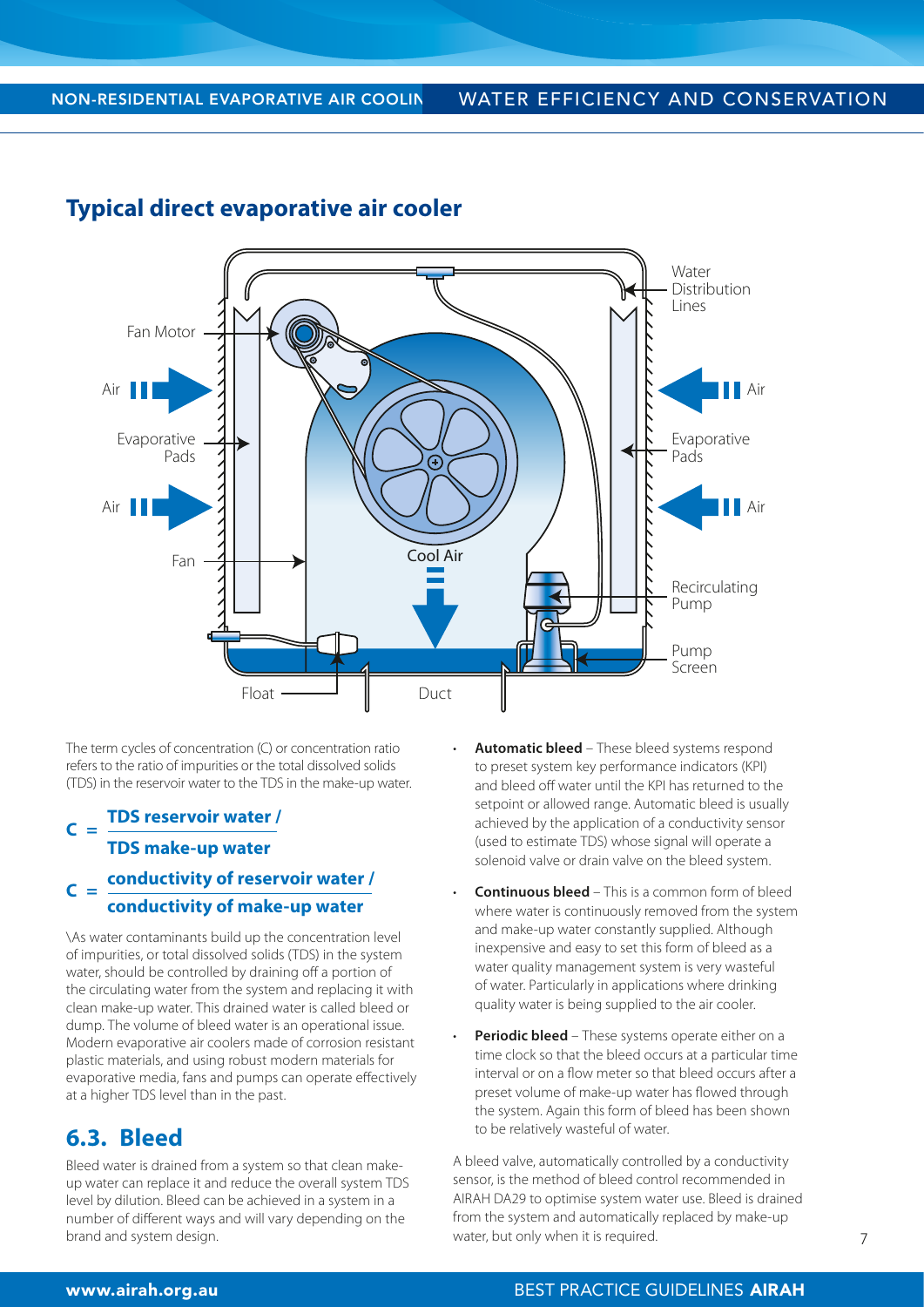#### **6.4. Dumping**

Dumping refers to the draining of the water reservoir and entire water content of the evaporative air cooler.

Dumping water from an evaporative air cooler was primarily developed as a microbial control strategy. Water should never be allowed to stagnate in the reservoir of an evaporative air cooler. Temperature and the presence of nutrients and microorganisms can all combine to introduce microbial issues. Best practice microbial control suggests that an evaporative air cooler should dump all of its reservoir water at least once every 72 hours, and that this should be the overriding requirement in any dumping strategy. In practice, dumping once every 24 hours is the recommended minimum frequency.

Evaporative air coolers should always be stored drained and dried when not in operation for an extended period of time and during the off-season. This is particularly important for direct and two stage systems where the supply air and circulating water systems come into direct contact, but is also relevant for indirect systems.

Dumping cycles may also include a pad "drying" time. Some evaporative air coolers only dump a portion of their water reservoir.

Dumping can be achieved by the system in a number of different ways depending on the brand and system design.

- **Automatic dump** Dumping systems can be conductivity controlled. Similar to automatic bleed, a conductivity sensor controls a dump valve which opens when a preset conductivity level (indicating TDS level) is reached. The dump system permits only sufficient water to be dumped to restore the conductivity to a safe operating level. This minimises water wastage and salt build-up on the pads.
- **Measured dump**  The reservoir will be dumped after a preset volume of make-up water has entered the evaporative air cooler. In evaporative air coolers without bleed, the make-up water volume directly relates to the volume of evaporated water (assuming no leaks and carryover) and should therefore directly relate to the level of TDS or quality of the reservoir water. This form of bleed has been shown to be wasteful of water.
- **Timed dump** The reservoir will be dumped at a preset time interval after the cooler has been shut down. Again, this form of bleed has been shown to be wasteful of water.

Dump is sometimes used as a substitute for bleed, i.e. as the method applied to control the TDS level of water within the system reservoir.

#### **6.5. Other water losses**

Other system water losses can include carryover, splash out and windage. Carryover refers to small water droplets that leave the system entrained in the system supply air. Splash

out refers to water leaving the system via the air intakes and other openings in the system casing. Windage refers to the effect of prevailing winds blowing water droplets out of an evaporative air cooling system air inlets. Windage should not be confused with carryover or splash out, both of which can occur without the presence of wind.

## **6.6. Leaks**

Leaks, even small ones, can result in significant water wastage over time. This water loss is minimised by periodically reviewing the evaporative air cooling system and associated pipework for leaks. An overflow caused by a faulty make-up water float valve is a relatively common form of leak.

#### **6.7. Make-up water**

Make-up water has to be added to the system to replace all of the water lost from or consumed by the unit, including evaporated water and bleed or dump water. Ultimately, it is the volume of make-up water that is being reduced in any successful water conservation effort.

### **6.8. Cleaning water**

Other system water losses include any water used for system or component cleaning during routine maintenance activities.

## **7. Water efficiency and conservation**

Recommendations to improve the water efficiency of the evaporative air cooler, or to reduce system water consumption, are listed under the following headings:

- Address system water balance and consumption.
- Improve the system control.
- Improve the system operation.
- Ensure regular maintenance.
- Initiate system retrocommissioning.

Any Plumbing or electrical work must be carried out by appropriately qualified practitioners.

### **7.1. Address system water balance and consumption**

To optimise the water efficiency of an evaporative air cooling system the entire water balance of the system should be addressed. Water outflows (losses) include evaporation, bleed, dump, carryover, splash-out, windage and system leaks. Some water outflows are controlled (evaporation and bleed or dump) and are essential to the correct operation of the system. These controlled outflows need to be optimised. Some water outflows are uncontrolled (overflows, carryover, splash out, windage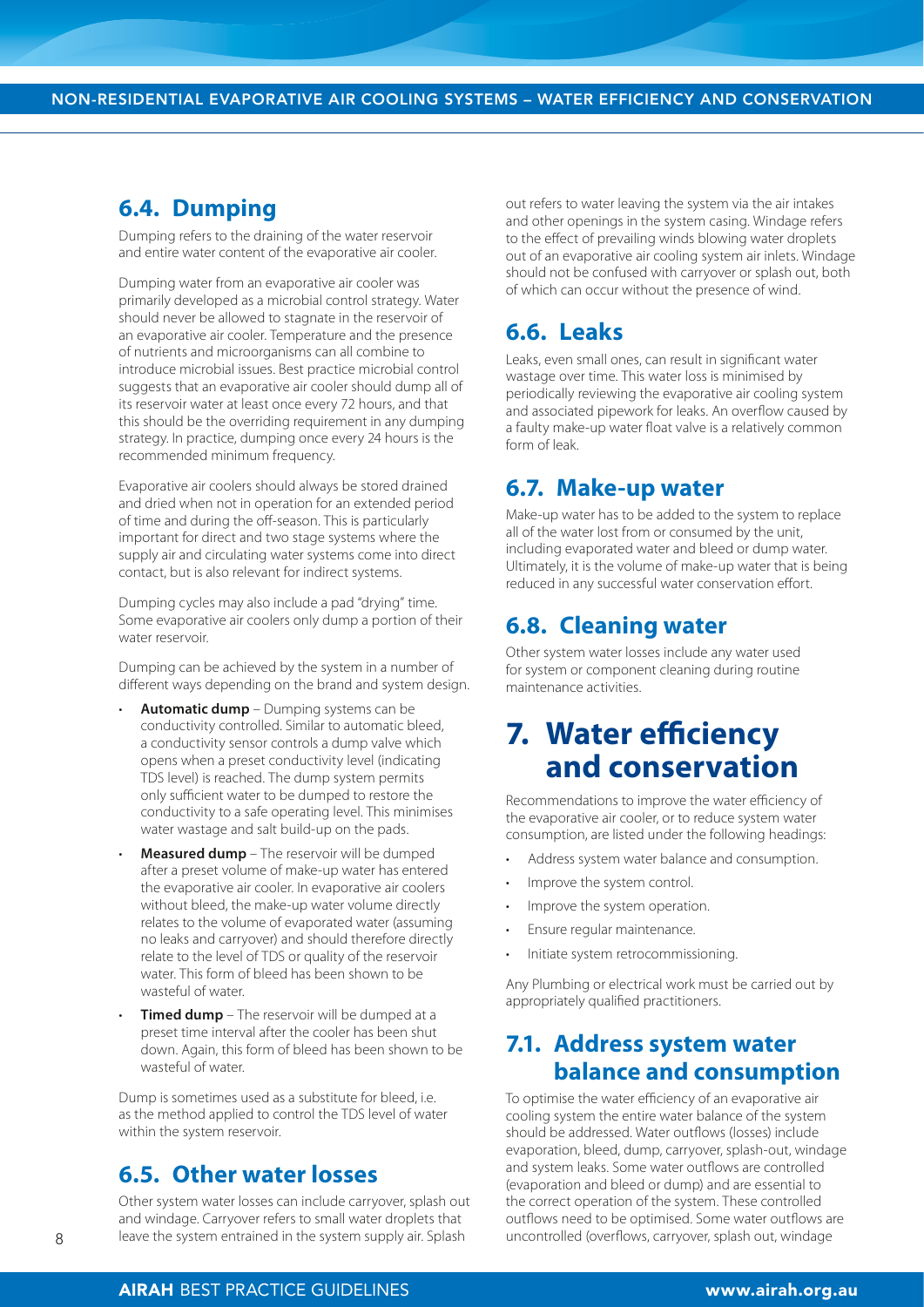and leaks). Uncontrolled water outflows need to be minimised or removed. See 8 for full details of optimising water use in systems.

## **7.2. Improve the system control**

The operation characteristics or profile of evaporative air cooling systems needs to be optimised. Improving system operating efficiency is equivalent to reducing water consumption. The evaporative air cooling system design condition is generally specified for the highest (or near highest) outdoor air wet bulb temperature of the year. The rest of the time the system has the potential to be controlled to minimise water and energy use. The system should not run if cooling is not needed.

Many systems operate with a very low level of control with some systems only providing an on/off control function. The provision of automatic controls, to ensure the unit only operates when cooling is required, can significantly improve the water efficiency of the system. Automatic controls can be based on the internal temperature of the space or can be linked to the process being cooled.

Systems with automatic control will ensure that the system only operates when cooling is required. Systems with programmable controls help to ensure that systems do not operate out of hours or when the building is unoccupied. Systems may also incorporate ventilation only modes and unit dry out modes which can be incorporated into the control system.

## **7.3. Improve the system operation**

Understanding how systems work and understanding how best to operate the system will help to optimise performance and water efficiency. System operators need to have a good understanding of operational issues including how to use the system, when to use the system, using ventilation only modes and the like. Operators should consult the system operating and maintenance manuals and their maintenance service provider for further information.

Regular monitoring of the normal water usage pattern of an evaporative air cooling system will identify any peaks or irregularities in water consumption. Water meters can be placed on the make-up water line and, where practical and economically feasible, the bleed water line to effectively understand the system water consumption pattern. Systems also need to be regularly maintained and their performance and condition monitored, see 10.

## **7.4. Ensure regular maintenance**

The operating efficiency of an evaporative air cooler can decrease over time due to aging components, drift in tolerances, dirt build-up on pads reducing evaporation

efficiency and out of balance fans reducing airflows. Regular maintenance will reduce these problems and help the evaporative air cooler maintain high efficiency and optimum performance.

Evaporative air cooling systems require regular maintenance and need to be periodically fine tuned to ensure that they continue to match operational loads and are providing optimal performance. Water and energy use should be continually reviewed to ensure that the benefits of any system improvements or refinements are achieved. A well managed system, whether it is in an industrial, agricultural or HVAC&R application, will generally reject more heat, use less power, consume less water, and produce less risk than a poorly managed system.

AIRAH Application Manual DA19 on HVAC&R Maintenance provides a series of schedules listing the maintenance tasks associated with evaporative air coolers. These maintenance schedules have been reproduced in Appendix A of this guide for information.

Operators should ensure that maintenance service providers are aware that water efficiency and conservation is a significant aim of the maintenance program. Maintenance providers can be incentivised for water conservation by setting system water use targets as part of a performance based maintenance contract.

### **7.5. Initiate system retrocommissioning**

Initiating a retrocommissioning process for existing (older) systems provides an opportunity to improve their performance and sustainability and reduce their water consumption. Retrocommissioning evaporative air cooling systems covers all of the issues listed above, see 9.

## **8. Optimising water use**

The water efficiency of a system needs to be optimised and the first step is to conduct a system water audit. The audit helps to identify areas of water use and areas of potential water savings. The next step is to implement the changes identified during the audit and the final step is to audit the new modified system/operation. Any Plumbing or electrical work must be carried out by appropriately qualified practitioners.

Water efficiency audits should be carried out periodically to ensure that the system continues to perform at the required level. Prior to auditing a system for the first time the following assessment areas should be given particular attention:

- The system used to control the evaporative air cooling system bleed or dump rate.
- The control system applied for capacity control of the evaporative air cooling system.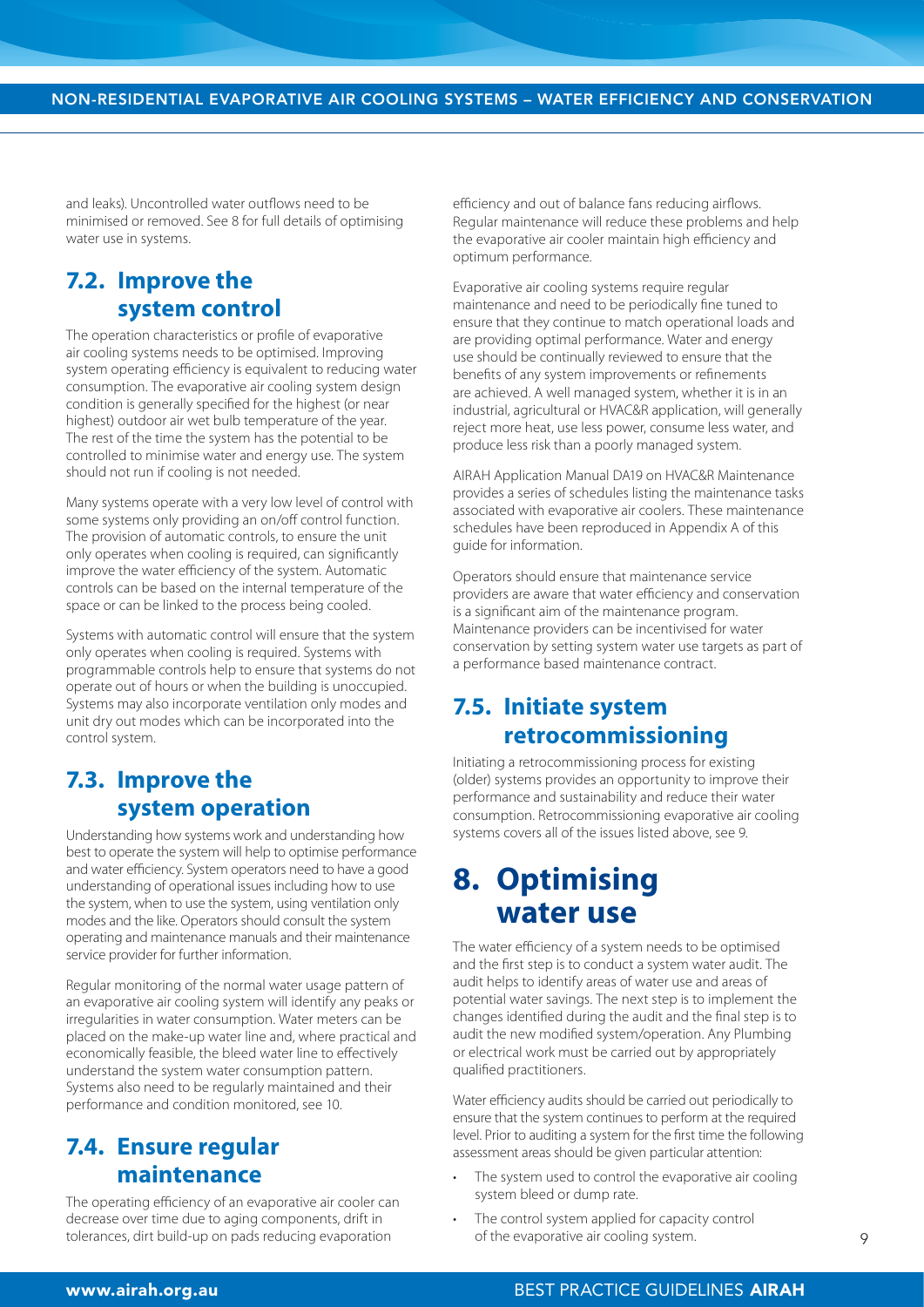- The placement and operation of suitable water meters on the evaporative air cooling system make-up and bleed lines.
- The maximum cycles of concentration at which the system can operate efficiently.

The following headings outline the potential improvements that could be implemented to reduce water consumption and increase system water efficiency.

### **8.1. Evaporation**

Evaporation is a major and legitimate water use of the system. Evaporating the water cools the air and without evaporation these cooling system would not work. Evaporation rates within a system can only be reduced by:

- Reducing the cooling load (refer to AIRAH DA29).
- Upgrading or redesigning the system to improve water efficiency (see 8.3).
- Optimising the system operation to improve water conservation (see 7).

Where the cooling load served by the system can be reduced the system will be required to operate less frequently and hence improve water efficiency. Methods to reduce the cooling load include:

- Addition of roof, ceiling and wall insulation.
- Addition of shading, internal and external.
- Improvements to the building such as new glazing.
- Colour of structure and surrounds.
- Alteration to processes being served.
- Increased use of natural ventilation or passive cooling.

Where cooling loads can be significantly reduced, there is an opportunity to reduce the size of the evaporative air cooler which would further reduce system water consumption.

## **8.2. Bleed**

Bleed volumes can be reduced by:

- Optimising the cycles of concentration (see 6.3).
- Introducing conductivity control of the bleed system (see 6.2).
- Maintaining and protecting the bleed valve.
- Regularly maintaining and calibrating the conductivity sensor.

Some evaporative air cooler bleed control systems are continuous, are based on timers or water meters, or are manually operated. These systems benefit greatly from being upgraded to an automatic conductivity controlled bleed system to improve water quality control and reduce water consumption.

In automatic bleed systems a conductivity meter or probe is used to control bleed volume in response to a predetermined setting. The setting of the conductivity meter will depend on the cycles of concentration being applied to the system and the TDS limits for the equipment set by the manufacturer.

Manufacturers will generally nominate a maximum operating TDS level or an operating range for their equipment. This value is used to determine a system conductivity setpoint. As the conductivity sensor registers levels approaching the setpoint the bleed (or dump valve) is opened to drain off some reservoir water which is then automatically replaced by clean water from the make-up system. This clean make-up water dilutes the TDS level within the reservoir which reduces the conductivity allowing the bleed or dump valve to close until TDS level reaches the setpoint again.

Regularly cleaning and calibrating the conductivity sensor will assist with accurate bleed control. Dirty sensors, or sensors that are out of calibration may lead to faulty readings, excessive bleed and hence excessive water use.

#### **8.3. Dump**

Dump volumes can be reduced by:

- Optimising the cycles of concentration (see 6.3).
- Introducing conductivity control of the dump system (see 6.4).
- Regularly maintaining and calibrating the conductivity sensor.
- Maintaining and protecting the dump valve.

Some evaporative air cooler dump control systems are continuous, are based on timers or water meters, or are manually operated to also control the TDS level within the water reservoir. These systems benefit greatly from being upgraded to an automatic conductivity controlled dump system to improve water quality control and reduce water consumption.

In automatic dump systems, a conductivity meter or probe is used to control the dump cycle in response to a predetermined setting. The setting of the conductivity meter will depend on the cycles of concentration being applied to the system and the TDS limits for the equipment set by the manufacturer.

#### **8.4. Carryover**

Droplets of water should never be entrained in the air stream as only water vapour contributes to the evaporative air cooling effect. Carryover is controlled largely by the systems' design and operation and is not normally an operational issue in a correctly designed and operated system, refer DA29.

Carryover should never occur within a system and can be eliminated by: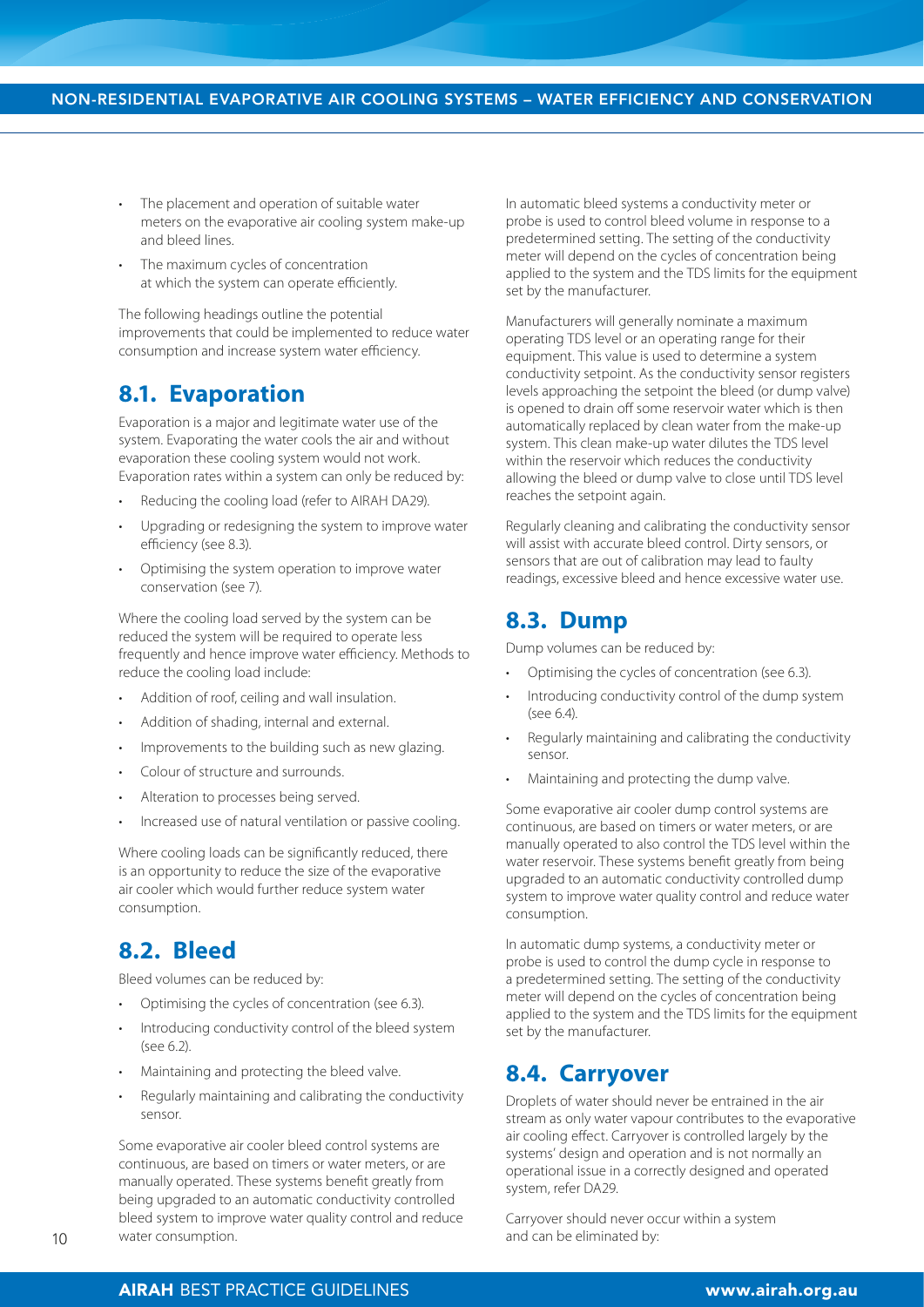- Checking that the air flow rates are within acceptable manufacturer limits.
- Checking that the water pressure and flow rate is not too high.
- Checking that eliminators (where fitted) are of correct design, are installed correctly and are not damaged, fouled or blocked.
- Providing appropriate fan speed control.
- Protecting the evaporative air cooler from excessive ambient winds.

Check that prevailing winds and unit orientation cannot act to increase the carryover characteristics of the system. Units can be protected by screens. Any screening should not adversely affect the system air intake or airflow. Screens can be used to direct airflows to the system air intake.

### **8.5. Splash out**

Splash out is rare in systems that use pads as the evaporative media but can occur in units that use sprays and nozzles. It is more likely to occur when the fans have cycled off (or to a low speed) for control purposes. Splash out can be reduced by:

- Installing anti splash louvres on the system air intakes.
- Checking that anti splash louvres are installed correctly and are not damaged
- Ensuring the water supply pressure is not too high or outside of the manufacturer's limits.
- Ensuring that the fan speed and airflow rates are not too high or outside of the limits.

#### **8.6. Windage**

Windage can be reduced by protecting the system from excessive ambient wind. Care should be taken that any screening does not adversely affect the system air intake or discharge airflows.

#### **8.7. Leaks**

The best way to check for water leaks is a visual survey of the plant. Water leaks may be intermittent and physical evidence of previous leaks (stains etc.) should be investigated. Water meters and system consumption levels should be checked and recorded to detect changes in usage patterns. A sharp increase in water use could indicate a leak in the system. For large or multi-unit systems, the use of water sub meters in this application is particularly useful. The presence of less obvious water leaks will be confirmed if the meter continues to tick over when all water using devices are turned off on a particular circuit. Any leaks discovered should be repaired by a licensed practitioner.

#### **8.8. Make-up water**

The quality of the make-up water being used in the evaporative air cooling system needs to be established. Where the quality of supplied make-up water varies over time (there are often seasonal variations) it may need to be monitored so that appropriate changes to system management can be applied. Where make-up water quality is known to be variable or subject to temporary spikes in contaminant levels, alternative water sources and an automatic switch over to the alternative supply system could be considered.

Make-up water of poor or inadequate quality can be treated prior to being added to the evaporative air cooling system. Pre-treatment can include filtration and water chemistry manipulation. Alternatively, a portion of the make-up water can be pre-conditioned and then blended with the rest of the untreated make-up water prior to entering the cooling water system. Improving make-up water quality can assist in increasing the system cycles of concentration number. This reduces bleed volumes which ultimately reduces the make-up water quantity required by the system.

Utilising alternative water sources can significantly reduce the drinking water consumption of the system. Bleed water and any water used for system cleaning and maintenance can be captured and reused or recycled to improve the overall water consumption of the facility. See Appendix B.

## **8.9. Cleaning water**

The volume of cleaning water used in maintenance can be reduced by increasing the cleanability of the system (improve access/upgrade components) or using recycled or reused water for cleaning purposes.

Specific system management activities that consume water such as cleaning protocols or periodic drain downs should be recorded and the consumption event noted. System operators need to be aware of how much water is being used by cleaning and maintenance practices.

#### **8.10. Water pressure**

Excessive pipe pressures can cause increased carryover loss, incorrect operation of nozzles and possible overflowing of the water reservoir. Excessive flows reduce performance, can damage components and are usually evidenced by excessive splash out.

Under pressure can also affect system effectiveness. Air will naturally take the "dry" path (i.e. the path of least resistance) through the system, with poor water distribution further derating performance. Uniform air/water distribution over and through the pads is essential for correct system performance.

Excessive pressure from a water supply system can be corrected by the application of pressure reducing devices at the system inlet.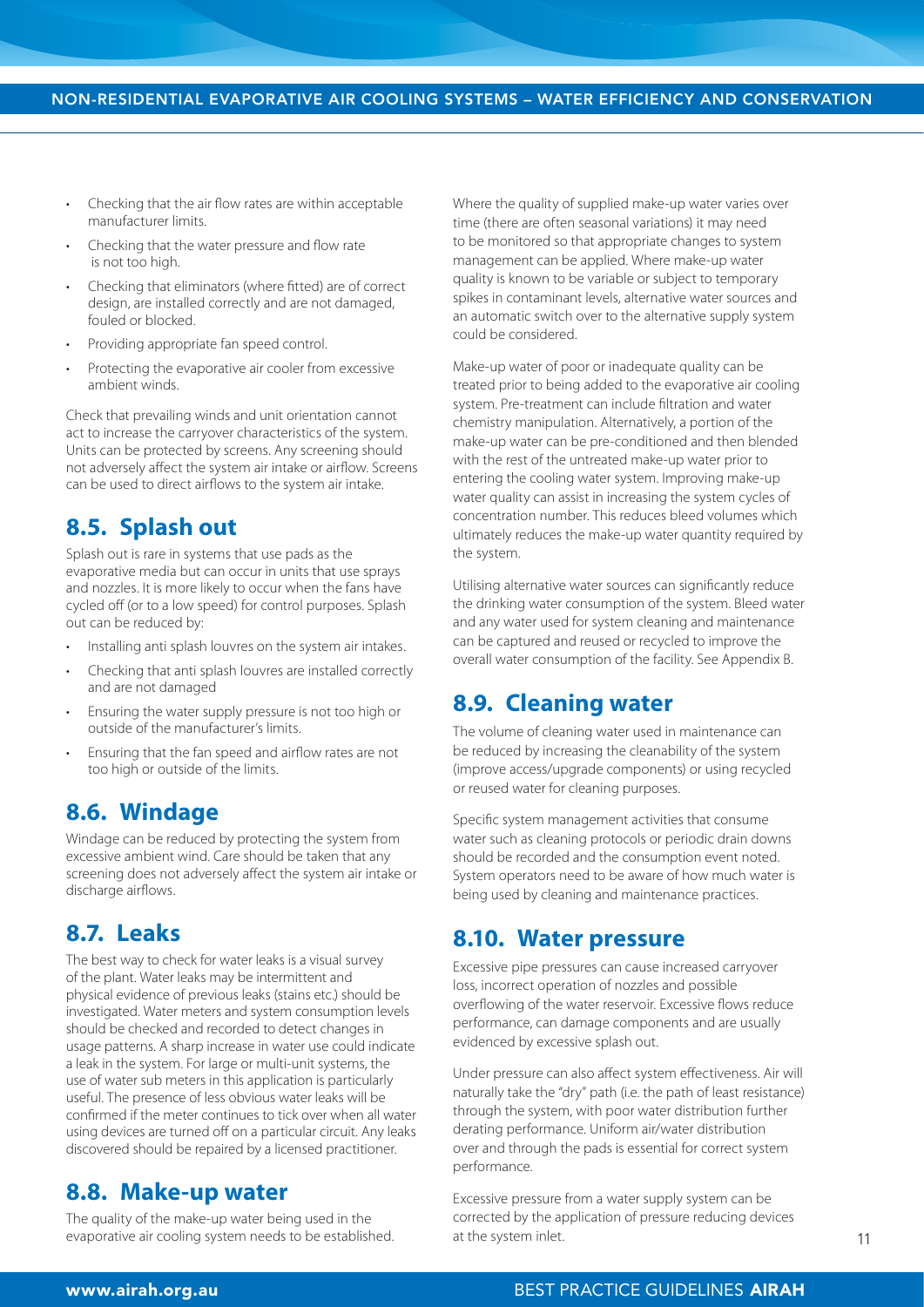## **9. Retrocommissioning**

#### **9.1. Why retrocommission?**

The results of a study initiated by the Department of Sustainability and Environment, and managed by AIRAH, into the water use of evaporative air cooling systems in non-residential applications has shown that the biggest issue with regard to excessive water use is the constant bleed system applied in many evaporative air coolers. Continuous bleed is a system whereby a small amount of water is continuously removed from the system and replaced by clean makeup water. This process is intended to dilute the circulating water and reduce the TDS level. The problem is that continuous bleed dilutes the water whether the dilution is required or not. The continuous bleed rate is adjustable and often factory preset to a default rate which is often relatively conservative.

Investigation has shown that evaporative air cooler bleed rates are often excessive in practice, particularly in applications where units are supplied with drinking quality water from a distributed water supply. Periodic dumping is another method used to control water quality. Again investigation has shown that in many systems dumping is too frequent leading to elevated and unnecessary water consumption. The study concluded that if all nonresidential evaporative air coolers were operated at best practice for water efficiency, a staggering 1800 ML of water could be saver per year.

Existing systems that incorporate a continuous bleed or periodic dumping can only be made more water efficient by undertaking a retrocommissioning process.

Retrocommissioning provides an opportunity to improve the performance and sustainability of existing evaporative air cooling systems. Any improvement in operating performance will reduce system water consumption. Retrocommissioning is all about reviewing the existing system, in particular the water quality management system (bleed/dump) employed, and identifying practical improvements that can be made to improve system performance. Retrocommissioning can be carried out by licensed plumbers, maintenance service providers or water treatment service providers. Any plumbing or electrical work must be carried out by appropriately qualified practitioners.

The retrocommissioning process for a system includes investigating whether the evaporative air cooler is suitable for conversion from a continuous bleed to an automatic bleed or dump system. Conversion is by the installation of additional sensors and controls on the system or by adjusting the systems existing sensors and controls.

Existing systems and components may have been in place for some time and it may be possible to either upgrade system performance with simple repairs and component upgrades or to replace the system with the latest technology.

The retrocommissioning process offers the following potential benefits:

- Reduce system water consumption.
- Optimise the evaporative air cooling system water consumption, most cooling for least water use.
- Review and reduce the load on the system.
- Improve the control of the system.
- Reduce system energy consumption.
- Perform maintenance for performance and efficiency.
- Perform maintenance of water management system.
- Improve owner or operator understanding of system operation and maintenance.

#### **9.2. The retrocommissioning process**

The retrocommissioning process consists of the following 10 steps:

- 1. System survey.
- 2. System evaluation.
- 3. System inspection and maintenance.
- 4. Identification of upgrades.
- 5. Evaluation of upgrades, including an evaluation report.
- 6. Selection of upgrades.
- 7. Implementation of selected upgrades.
- 8. Commissioning of modified system.
- 9. Handover.
- 10. Recheck (seasonal or 6 months).

As part of the retrocommissioning process an evaluation report is presented to the owner outlining the potential system improvements and their associated costs and listing specific recommendations for the system under consideration. Implementation is up to the owner who should consider the evaluation report and nominate the improvements or upgrades that should be implemented.

## **9.3. Upgrades and improvements**

Energy efficient alternatives can be adopted and improved control or operating regimes applied. Similarly, water efficient alternatives or design strategies can be adopted to improve overall system sustainability outcomes.

Common improvements identified by the retrocommissioning process include:

- **Access platforms** Can be added to facilitate maintenance and improve safety.
- **Bleed/Dump system** Can be automated by the addition of a conductivity sensor and valve actuator.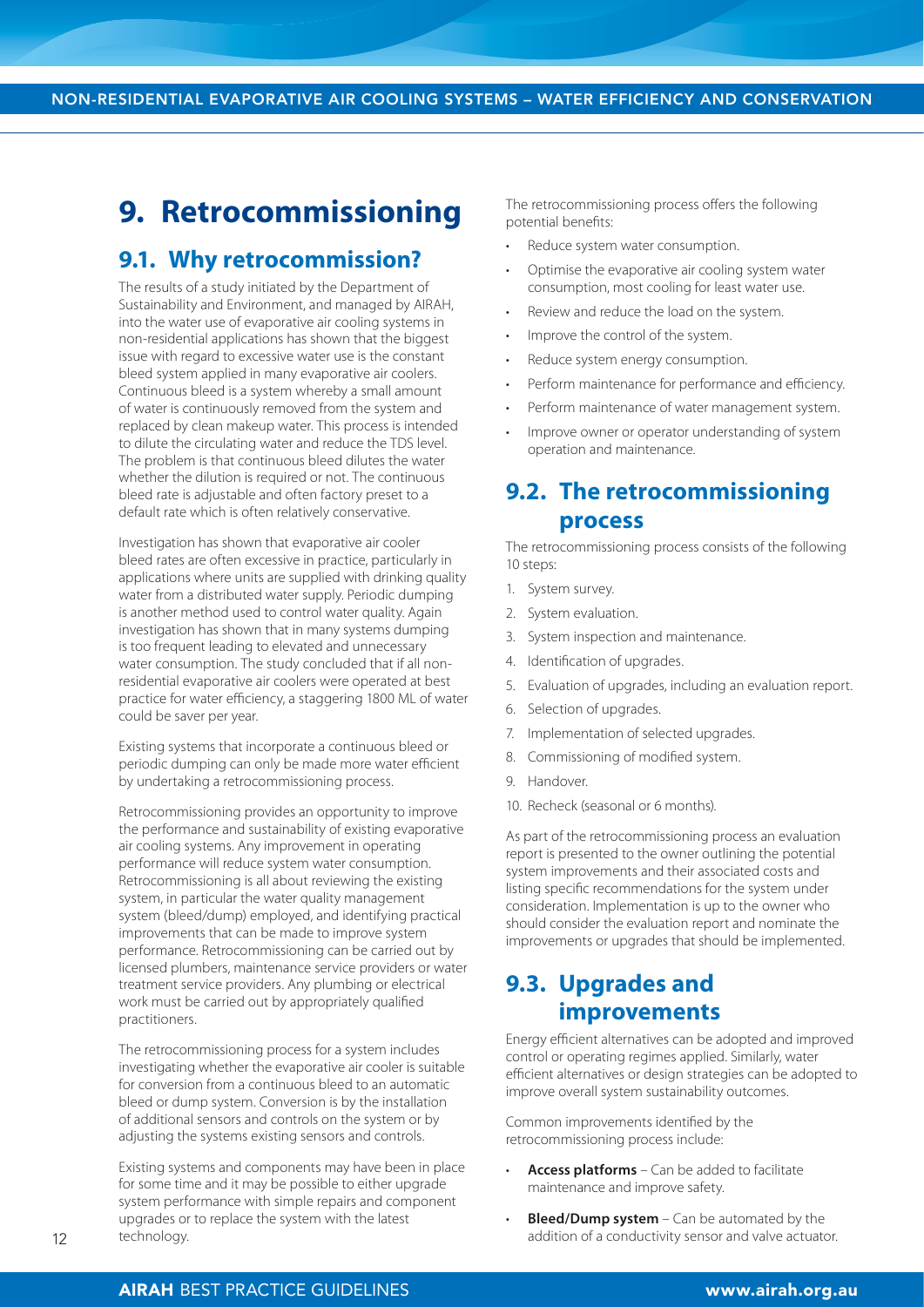- **Controls** Adding thermostatic or programmable controls to an uncontrolled unit will ensure that the system only operates when cooling is required. Controls can be retrofitted onto existing systems including the fitting of required sensors and controllers.
- **Air intakes**  Modern air intake louvres can exclude direct sunlight, reduce splash out and windage to zero while still showing less air resistance to the evaporative air cooling system fan.
- **Air filters** Can be fitted onto or integrated with air intake louvres to reduce incoming airborne contaminants.
- **Pads** New designs can promote better water coverage and better air/water contact improving evaporation efficiency. Pad designs and materials more suitable for contaminated water are also available.
- **Fans and pumps** Modern fans and pumps operate more efficiently and can be manufactured from more corrosion resistant materials.
- **Fan and pump drives** Variable speed drives are now available in a wider range and at less cost than may have previously been the case.
- **Ductwork** Ducts can be sealed to prevent leakage, their insulation can be increased and shut-off dampers can be installed to seal the system when it is not in use.
- **Wind screens and baffles** Can be applied to minimise system derating due to ambient wind effects and to minimise or reduce uncontrolled water losses due to windage.
- **Installation of ember protection screens** In locations that may be subject to a potential bush fire hazard it is recommended that ember protection screens are installed on the unit, to protect from burning embers entering the cooler, and possibly causing a fire.

System improvements should be carried out in accordance with the advice and recommendations of the original equipment manufacturer. Retrocommissioning procedures should ensure that any new plant or operating protocols do not adversely affect the performance of existing systems. Recommissioning of other existing systems may be required to ensure proper integration of the upgraded plant.

## **10. Managing system operation**

## **10.1. Metering**

In order to effectively manage the operation and performance of an evaporative air cooling system, the inputs to the system and the outputs from the system need to be known and quantified. The best way to capture this information is by the installation of meters.

Owners and operators should ensure the provision of ample meters, and other instruments, of correct range and accuracy, to allow system performance monitoring. Operators should know how meters can be used to monitor water and energy consumption and system performance.

Monitoring provides system performance data which can be compared against historic or benchmark data. Monitoring can provide valuable information on patterns of consumption and plant loading.

The following items should be measured and monitored for an evaporative air cooling system:

- Make-up water flow rates and quantities.
- Bleed or dump water flow rate and quantities.
- Unit (fan and pump) power and energy consumption.
- System water conductivity (indicates TDS).

In larger systems, the bleed take-off point should be metered, if practical and economically feasible. A significant factor determining the water efficiency of a cooling water system is the cycles of concentration at which the system is operated. Raising cycles of concentration can significantly reduce bleed and hence overall water use. While cycles of concentration can be calculated (estimated), the direct reading of make-up and bleed water meters will provide a far more accurate assessment as it is based on measurements, not estimates.

Bleed water tends to be the most contaminated water in the system and suspended solids within the water can cause operational difficulties for some meters. It is good practice to protect the meter with a strainer or filter installed upstream of the solenoid valve on the bleed line.

#### **10.2. Monitoring**

In order for a meter to be useful in system management, it should be monitored. The data should be logged at regular intervals and periodically assessed by a competent person. Operators and maintainers should learn or be instructed on how to use meters and monitors, log and record system data, and assess the performance of the evaporative air cooling system.

For larger systems, conductivity and flow meters should be read regularly to quickly identify operational problems. A log of make-up, bleed, conductivity, and energy consumption should be maintained and trends monitored to identify deteriorations in performance.

Ideally, meters, sensors and controls should, where applicable, interface with any Building Management and Control System (BMCS) to facilitate continuous monitoring and control. Automatic data logging systems can be retrofitted to system meters and sensors to provide integration with the BMCS.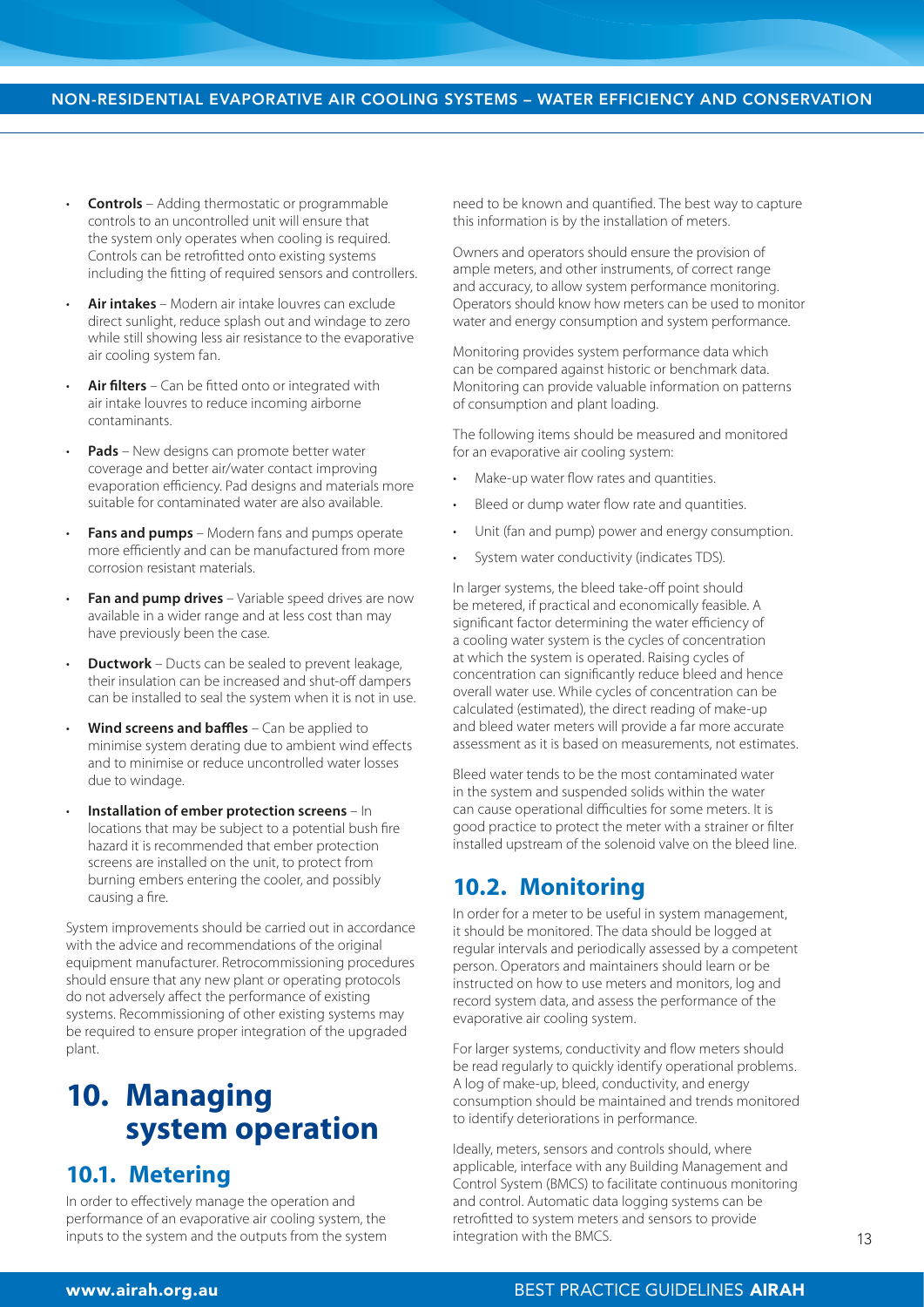#### **10.3. Maintenance**

Routine or scheduled maintenance minimises operational risks and provides assurance that system performance is optimised. Well maintained optimised systems use less water and energy and provide better control. Maintenance of evaporative air cooling systems should be in accordance with the recommendations of AIRAH DA19 HVAC&R maintenance, see Appendix A.

## **10.4. Recommissioning and system tuning**

Evaporative air cooling systems should be periodically recommissioned to provide assurance that they are operating as intended. In particular, system set points and control settings may need to be reset following any unauthorised changes. Depending on the precise requirements of the building operation or process the initial commissioning and system settings may need to be readdressed if the current operational requirements differ significantly from the original design requirements.

Systems that are characterised by poor performance should be totally retrocommissioned, see 9. Plant sizes should be checked and plant performance should be tested. System control protocols and control equipment deserve particular attention. Even systems that are performing well should be periodically tuned, including a review of system control settings and loads.

## Notes:

# **11. Further information**

Further information on evaporative cooling systems and cooling water system design is provided in the following documents:

#### n **AIRAH**

\_\_\_\_\_\_\_\_\_\_\_\_\_\_\_\_\_\_\_\_\_\_\_\_\_\_\_\_\_\_\_\_\_\_\_\_\_\_\_\_\_\_\_\_\_\_\_\_\_\_\_\_\_\_\_\_\_\_\_\_\_\_\_\_\_\_\_\_\_\_\_\_\_\_\_\_\_\_\_\_\_\_\_\_\_\_\_\_\_\_\_\_\_\_\_\_\_\_\_\_\_\_\_\_\_\_\_\_\_\_\_\_\_\_\_\_\_\_\_\_\_\_\_\_\_\_\_\_\_\_\_\_\_\_\_\_\_\_\_\_\_\_\_\_\_\_\_\_\_\_\_\_

\_\_\_\_\_\_\_\_\_\_\_\_\_\_\_\_\_\_\_\_\_\_\_\_\_\_\_\_\_\_\_\_\_\_\_\_\_\_\_\_\_\_\_\_\_\_\_\_\_\_\_\_\_\_\_\_\_\_\_\_\_\_\_\_\_\_\_\_\_\_\_\_\_\_\_\_\_\_\_\_\_\_\_\_\_\_\_\_\_\_\_\_\_\_\_\_\_\_\_\_\_\_\_\_\_\_\_\_\_\_\_\_\_\_\_\_\_\_\_\_\_\_\_\_\_\_\_\_\_\_\_\_\_\_\_\_\_\_\_\_\_\_\_\_\_\_\_\_\_\_\_\_

\_\_\_\_\_\_\_\_\_\_\_\_\_\_\_\_\_\_\_\_\_\_\_\_\_\_\_\_\_\_\_\_\_\_\_\_\_\_\_\_\_\_\_\_\_\_\_\_\_\_\_\_\_\_\_\_\_\_\_\_\_\_\_\_\_\_\_\_\_\_\_\_\_\_\_\_\_\_\_\_\_\_\_\_\_\_\_\_\_\_\_\_\_\_\_\_\_\_\_\_\_\_\_\_\_\_\_\_\_\_\_\_\_\_\_\_\_\_\_\_\_\_\_\_\_\_\_\_\_\_\_\_\_\_\_\_\_\_\_\_\_\_\_\_\_\_\_\_\_\_\_\_

\_\_\_\_\_\_\_\_\_\_\_\_\_\_\_\_\_\_\_\_\_\_\_\_\_\_\_\_\_\_\_\_\_\_\_\_\_\_\_\_\_\_\_\_\_\_\_\_\_\_\_\_\_\_\_\_\_\_\_\_\_\_\_\_\_\_\_\_\_\_\_\_\_\_\_\_\_\_\_\_\_\_\_\_\_\_\_\_\_\_\_\_\_\_\_\_\_\_\_\_\_\_\_\_\_\_\_\_\_\_\_\_\_\_\_\_\_\_\_\_\_\_\_\_\_\_\_\_\_\_\_\_\_\_\_\_\_\_\_\_\_\_\_\_\_\_\_\_\_\_\_\_

\_\_\_\_\_\_\_\_\_\_\_\_\_\_\_\_\_\_\_\_\_\_\_\_\_\_\_\_\_\_\_\_\_\_\_\_\_\_\_\_\_\_\_\_\_\_\_\_\_\_\_\_\_\_\_\_\_\_\_\_\_\_\_\_\_\_\_\_\_\_\_\_\_\_\_\_\_\_\_\_\_\_\_\_\_\_\_\_\_\_\_\_\_\_\_\_\_\_\_\_\_\_\_\_\_\_\_\_\_\_\_\_\_\_\_\_\_\_\_\_\_\_\_\_\_\_\_\_\_\_\_\_\_\_\_\_\_\_\_\_\_\_\_\_\_\_\_\_\_\_\_\_

\_\_\_\_\_\_\_\_\_\_\_\_\_\_\_\_\_\_\_\_\_\_\_\_\_\_\_\_\_\_\_\_\_\_\_\_\_\_\_\_\_\_\_\_\_\_\_\_\_\_\_\_\_\_\_\_\_\_\_\_\_\_\_\_\_\_\_\_\_\_\_\_\_\_\_\_\_\_\_\_\_\_\_\_\_\_\_\_\_\_\_\_\_\_\_\_\_\_\_\_\_\_\_\_\_\_\_\_\_\_\_\_\_\_\_\_\_\_\_\_\_\_\_\_\_\_\_\_\_\_\_\_\_\_\_\_\_\_\_\_\_\_\_\_\_\_\_\_\_\_\_\_

\_\_\_\_\_\_\_\_\_\_\_\_\_\_\_\_\_\_\_\_\_\_\_\_\_\_\_\_\_\_\_\_\_\_\_\_\_\_\_\_\_\_\_\_\_\_\_\_\_\_\_\_\_\_\_\_\_\_\_\_\_\_\_\_\_\_\_\_\_\_\_\_\_\_\_\_\_\_\_\_\_\_\_\_\_\_\_\_\_\_\_\_\_\_\_\_\_\_\_\_\_\_\_\_\_\_\_\_\_\_\_\_\_\_\_\_\_\_\_\_\_\_\_\_\_\_\_\_\_\_\_\_\_\_\_\_\_\_\_\_\_\_\_\_\_\_\_\_\_\_\_\_

\_\_\_\_\_\_\_\_\_\_\_\_\_\_\_\_\_\_\_\_\_\_\_\_\_\_\_\_\_\_\_\_\_\_\_\_\_\_\_\_\_\_\_\_\_\_\_\_\_\_\_\_\_\_\_\_\_\_\_\_\_\_\_\_\_\_\_\_\_\_\_\_\_\_\_\_\_\_\_\_\_\_\_\_\_\_\_\_\_\_\_\_\_\_\_\_\_\_\_\_\_\_\_\_\_\_\_\_\_\_\_\_\_\_\_\_\_\_\_\_\_\_\_\_\_\_\_\_\_\_\_\_\_\_\_\_\_\_\_\_\_\_\_\_\_\_\_\_\_\_\_\_

\_\_\_\_\_\_\_\_\_\_\_\_\_\_\_\_\_\_\_\_\_\_\_\_\_\_\_\_\_\_\_\_\_\_\_\_\_\_\_\_\_\_\_\_\_\_\_\_\_\_\_\_\_\_\_\_\_\_\_\_\_\_\_\_\_\_\_\_\_\_\_\_\_\_\_\_\_\_\_\_\_\_\_\_\_\_\_\_\_\_\_\_\_\_\_\_\_\_\_\_\_\_\_\_\_\_\_\_\_\_\_\_\_\_\_\_\_\_\_\_\_\_\_\_\_\_\_\_\_\_\_\_\_\_\_\_\_\_\_\_\_\_\_\_\_\_\_\_\_\_\_\_

\_\_\_\_\_\_\_\_\_\_\_\_\_\_\_\_\_\_\_\_\_\_\_\_\_\_\_\_\_\_\_\_\_\_\_\_\_\_\_\_\_\_\_\_\_\_\_\_\_\_\_\_\_\_\_\_\_\_\_\_\_\_\_\_\_\_\_\_\_\_\_\_\_\_\_\_\_\_\_\_\_\_\_\_\_\_\_\_\_\_\_\_\_\_\_\_\_\_\_\_\_\_\_\_\_\_\_\_\_\_\_\_\_\_\_\_\_\_\_\_\_\_\_\_\_\_\_\_\_\_\_\_\_\_\_\_\_\_\_\_\_\_\_\_\_\_\_\_\_\_\_\_

\_\_\_\_\_\_\_\_\_\_\_\_\_\_\_\_\_\_\_\_\_\_\_\_\_\_\_\_\_\_\_\_\_\_\_\_\_\_\_\_\_\_\_\_\_\_\_\_\_\_\_\_\_\_\_\_\_\_\_\_\_\_\_\_\_\_\_\_\_\_\_\_\_\_\_\_\_\_\_\_\_\_\_\_\_\_\_\_\_\_\_\_\_\_\_\_\_\_\_\_\_\_\_\_\_\_\_\_\_\_\_\_\_\_\_\_\_\_\_\_\_\_\_\_\_\_\_\_\_\_\_\_\_\_\_\_\_\_\_\_\_\_\_\_\_\_\_\_\_\_\_\_

DA19 HVAC&R Maintenance DA 29 Evaporative air cooling systems

#### **n** DHS (Victoria)

Evaporative coolers – An operation and maintenance guide for owners (2001)

#### **n** Standards Australia

AS 2913 Evaporative air conditioning systems

AS/NZS 3666.1 Air-handling and water systems of buildings – Microbial control – Part 1: Design, installation and commissioning

AS/NZS 3666.2 Air-handling and water systems of buildings – Microbial control – Part 2: Operation and maintenance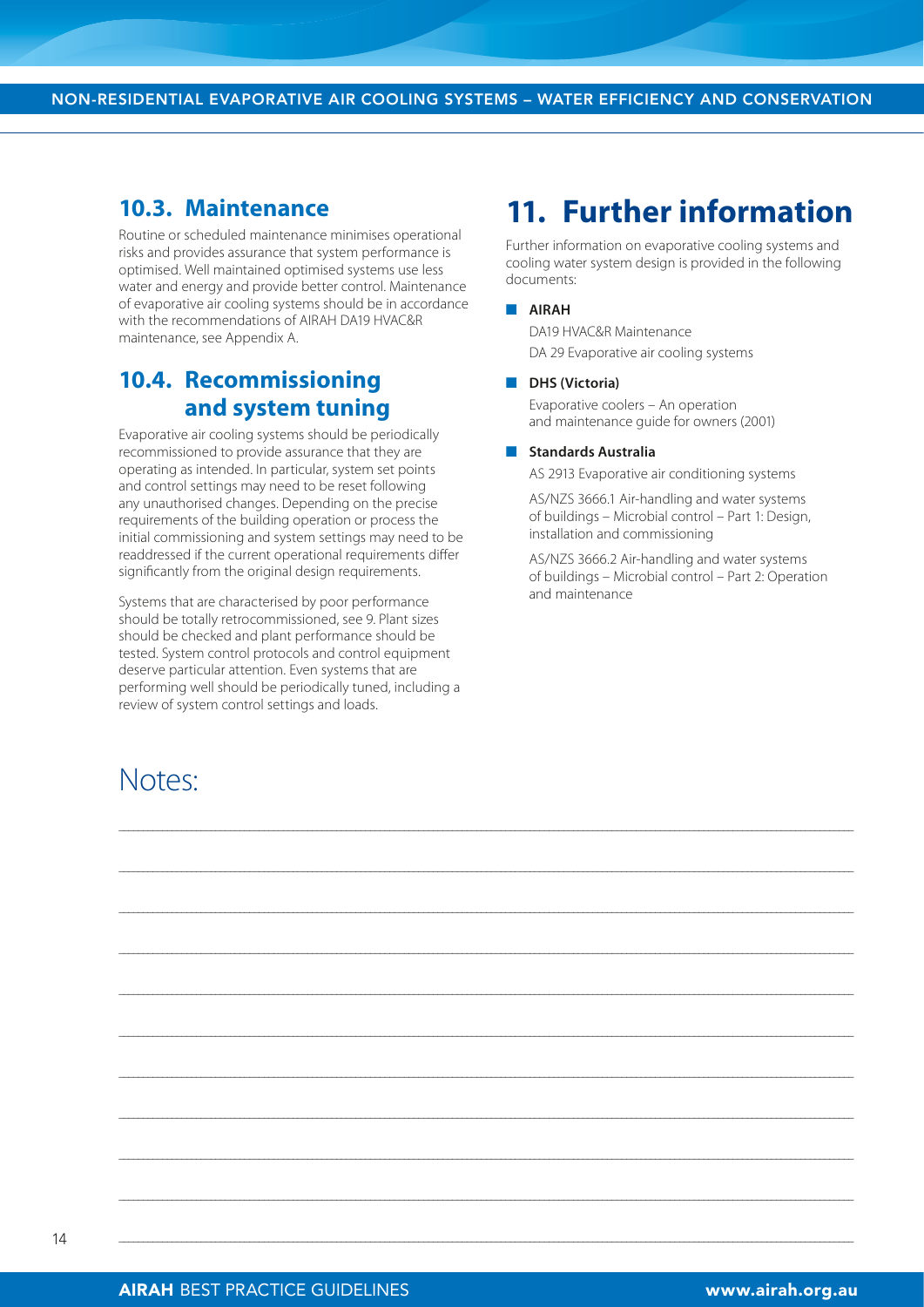NON-RESIDENTIAL EVAPORATIVE AIR COOLING SYSTEMS – WATER EFFICIENCY AND CONSERVATION

# **Appendix A**

# **Evaporative air cooler maintenance schedule**

#### **Evaporative air coolers should be maintained in accordance with AS/NZS 3666.2.**

| <b>Action</b>                                                                                                          | <b>Interval</b><br>(Months) | <b>Explanation</b>                                                                                                                                                                                                                                                                                                                                                                                     |  |
|------------------------------------------------------------------------------------------------------------------------|-----------------------------|--------------------------------------------------------------------------------------------------------------------------------------------------------------------------------------------------------------------------------------------------------------------------------------------------------------------------------------------------------------------------------------------------------|--|
| 1. Check and adjust bleed rate.                                                                                        | 3                           | The appropriate bleed rate will depend on the water quality being<br>supplied to the unit. It may be necessary to increase the bleed<br>rate if it is found that there is an excessive build up of salts or<br>suspended matter.<br>It may be necessary to reduce the bleed rate or convert to an<br>automatic conductivity controlled system if bleed rates are<br>excessive (See retrocommissioning) |  |
| 2. Check operation of float valve<br>and dump valve.                                                                   | $\overline{3}$              | This should be done by manually operating each valve and<br>observing the water level and bleed rate.                                                                                                                                                                                                                                                                                                  |  |
| 3. Check that pads are uniformly<br>wet, adjust if necessary.                                                          | 3                           | Uneven water distribution over the pads will significantly reduce<br>the efficiency and capacity of the unit.                                                                                                                                                                                                                                                                                          |  |
| 4. Inspect pads for cleanliness,<br>remove and hose down as<br>necessary. Record and report if<br>pads need replacing. | 3                           | In particularly dusty areas this inspection may be necessary on a<br>weekly basis. The client or service technician should be aware of<br>the local requirements.                                                                                                                                                                                                                                      |  |
| 5. Remove inspection panel,<br>check belts.                                                                            | 3                           | This requires a visual inspection of the belts and a physical check<br>to ensure that the belt tension is correct and belts are sound.                                                                                                                                                                                                                                                                 |  |
| 6. Switch on, check pump<br>operation.                                                                                 | 3                           | A visual inspection of the water flow in the distribution tray<br>is usually sufficient.                                                                                                                                                                                                                                                                                                               |  |
| 7. Report if air filter (where fitted)<br>requires replacing.                                                          | 3                           |                                                                                                                                                                                                                                                                                                                                                                                                        |  |
| 8. Flush drainage system<br>with clean fresh water.                                                                    | $\overline{3}$              |                                                                                                                                                                                                                                                                                                                                                                                                        |  |
| 9. Drain and clean sump.                                                                                               | 3                           | Draining and cleaning sumps is an effective method of reducing<br>microbial population multiplication.                                                                                                                                                                                                                                                                                                 |  |
| 10. Inspect water strainer and<br>clean where necessary.                                                               | $\overline{3}$              |                                                                                                                                                                                                                                                                                                                                                                                                        |  |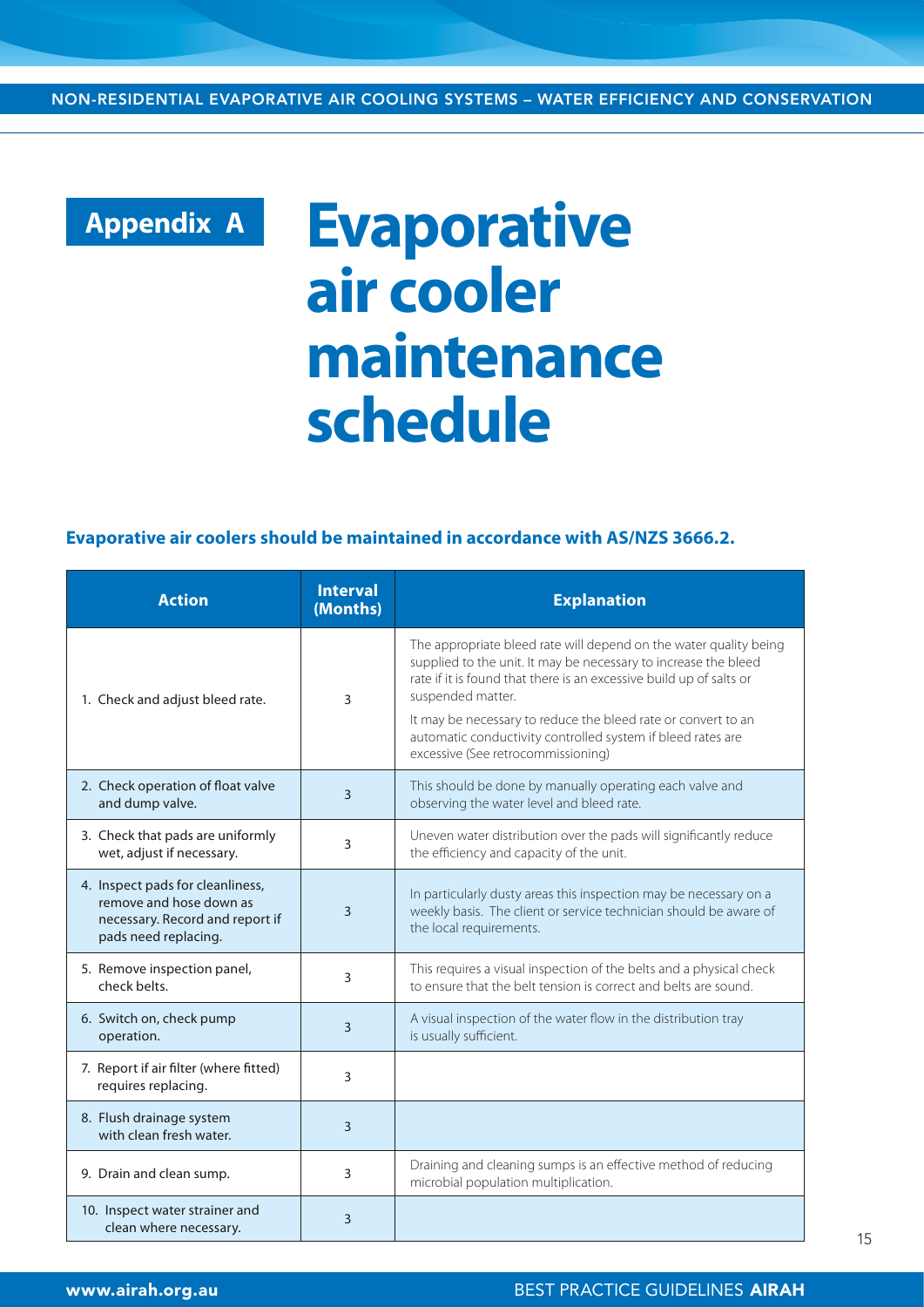## **Pre Season**

| <b>Action</b>                                                                                                    | <b>Interval</b><br>(Months) | <b>Explanation</b>                                                                                                                                                                                                                                                                                                                                                         |  |  |
|------------------------------------------------------------------------------------------------------------------|-----------------------------|----------------------------------------------------------------------------------------------------------------------------------------------------------------------------------------------------------------------------------------------------------------------------------------------------------------------------------------------------------------------------|--|--|
| 1. Adjust for even water<br>distribution over filter pads.                                                       | 12                          | Uneven water distribution over the pads will significantly reduce<br>the efficiency and capacity of the unit.                                                                                                                                                                                                                                                              |  |  |
| 2. Check water bleed rate<br>complies with manufacturer<br>recommendations.                                      | 12                          | This may need to be adjusted to a different rate from the above<br>recommendations. It may be necessary to increase the bleed rate<br>if it is found that there is an excessive build up of salts.                                                                                                                                                                         |  |  |
| 3. Inspect filter pads and record/<br>report if new pads are required.                                           | 12                          | Pads should be inspected regularly: AS/NZS 3666.2 requires<br>inspection every three months, and replacement as necessary.                                                                                                                                                                                                                                                 |  |  |
| 4. Reinstall drain plug in reservoir,<br>fill reservoir and check ball<br>valve setting, clean line<br>strainer. | 12                          | It is often wise to disinfect the cooler before placing back in<br>service. With the fan isolated and the pump operating add a small<br>quantity of household bleach and allow water to circulate for<br>about 30 minutes. Run water to waste and flush with fresh water<br>for 5 minutes, repeat this fresh water flush and then refill the unit<br>and place in service. |  |  |

# **End of Season**

| <b>Action</b>                                                                               | <b>Interval</b><br>(Months) | <b>Explanation</b>                                                                                                 |
|---------------------------------------------------------------------------------------------|-----------------------------|--------------------------------------------------------------------------------------------------------------------|
| 1. Apply grease film to blower shaft and bearings.                                          | 12                          |                                                                                                                    |
| 2. Check belts for wear and adjust.                                                         | 12                          |                                                                                                                    |
| 3. Check pulley alignment.                                                                  | 12                          |                                                                                                                    |
| 4. Clean water distribution channels.                                                       | 12                          |                                                                                                                    |
| 5. Empty and clean water reservoir, leave drain plug<br>out.                                | 12                          |                                                                                                                    |
| 6. Examine for corrosion, repair as necessary and<br>report if painting is required.        | 12                          | Paint should be selected as appropriate for<br>the location of the cooler and the conditions<br>of operation.      |
| 7. Lightly lubricate motor bearings to the<br>manufacturers' recommendation where possible. | 12                          |                                                                                                                    |
| 8. Remove, hose down and reinstall filter panels.                                           | 12                          |                                                                                                                    |
| 9. Switch off pump, inside unit, if switch is fitted.                                       | 12                          |                                                                                                                    |
| 10. Turn off water supply.                                                                  | 12                          | In areas subject to frost, isolate the water<br>supply and drain pipework to avoid burst<br>pipes due to freezing. |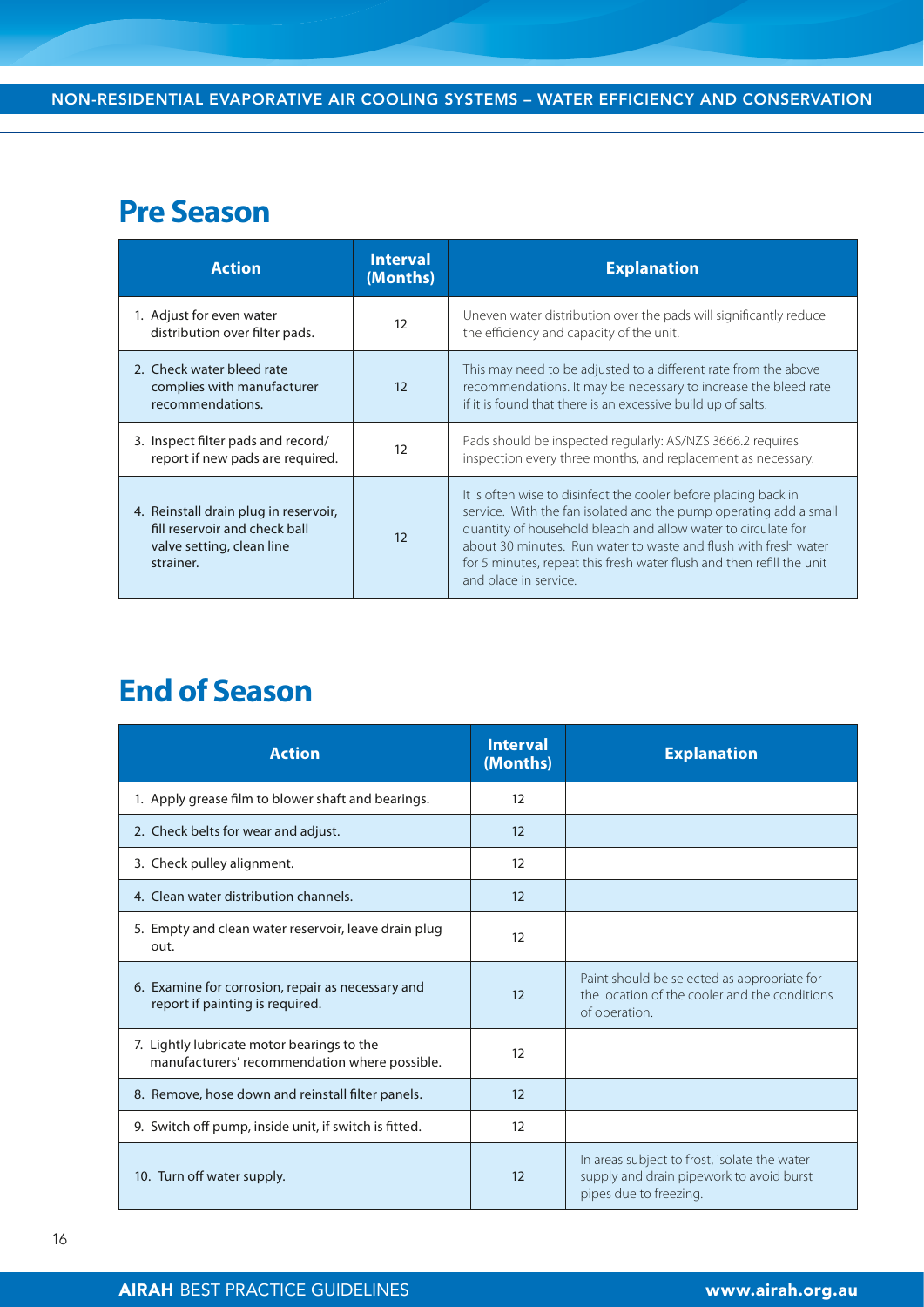# **Appendix B**

# **Alternative water sources and uses**

## **B1 Water sources**

Drinking water has traditionally been the most common water source used in evaporative air cooling systems. Water is supplied to the site from the local water authority reticulation system and is used directly in the system. This water is fit to drink and water quality is generally high and causes few operational problems. However water usage rates for evaporative air cooling system s can be high and water authorities are now encouraging system owners, designers and operators to investigate alternative sources for system water.

There are several options available to the operator depending on the application and location of the system. Alternative water sources for evaporative air cooling systems include:

- Rainwater and stormwater,
- Condensate from air conditioning or refrigeration systems,
- River, lake or seawater,
- Bore water or groundwater,
- Recycled or reused water.

Recycled water should never be used for direct evaporative systems.

The essential aspects of any water source selected are the water quality, the availability and its cost.

Any water reuse, rainwater, stormwater, surface water or bore water applications need to be discussed with the government authorities with jurisdiction (health, water and environmental) so that the appropriate licences and approvals are obtained to ensure that there are no public health, OH&S or environmental risks. Operators should ensure that the appropriate licences and the like have been obtained for their particular application and circumstances.

Computer software can be used to model the operational impact of using alternate water sources and mixtures as make-up water based on the chemical analysis of the proposed water sources. This process is valuable in determining the feasibility of alternative make-up water sources for the evaporative air cooling system.

In many cases alternative water sources are backed up by traditional sources to provide for continuity of operation. Multiple sources provide some operational security and can improve system reliability and availability factors.

Pipes and tanks containing alternative non-drinking water sources should be clearly labelled and identified to avoid potential cross connections with drinking water or unintentional use as drinking water. Back-flow prevention devices should also be fitted to prevent any contamination of drinking water with non-drinking water.

## **B2 Water quality**

An important aspect to consider when assessing the viability of alternative water sources for evaporative air cooling systems is the consistency of the water quality and the potential for variations or departures from the expected quality. The quality of the water available for use may have an impact on the evaporative air cooling system materials or operation. Evaporative air cooling system manufacturers will have a standard specification defining the water quality application limits for their equipment. This will depend on the system materials and design and will vary between different manufacturers and system types.

The quality of recycled or reclaimed water may vary depending on variations in the alternative water source. Cooling water systems are very susceptible to reductions in water quality or contamination and even a short-term reduction or variation can cause significant and on-going problems in the system. For example a short-term increase of oil or hydrocarbons in the make-up water may provide an ongoing supply of nutrients within the system. Some contaminants may be very difficult and expensive to remove from the system.

Any alternative water source needs to be discussed with the installer, manufacturer or water treatment service provider as different make-up water chemistries may have implications for the equipment being utilised.

## **B3 Onsite reuse of water**

Even when cycles of concentrations have been maximised and bleed minimised the volumes of water drained from an evaporative air cooling system can still be relatively high,